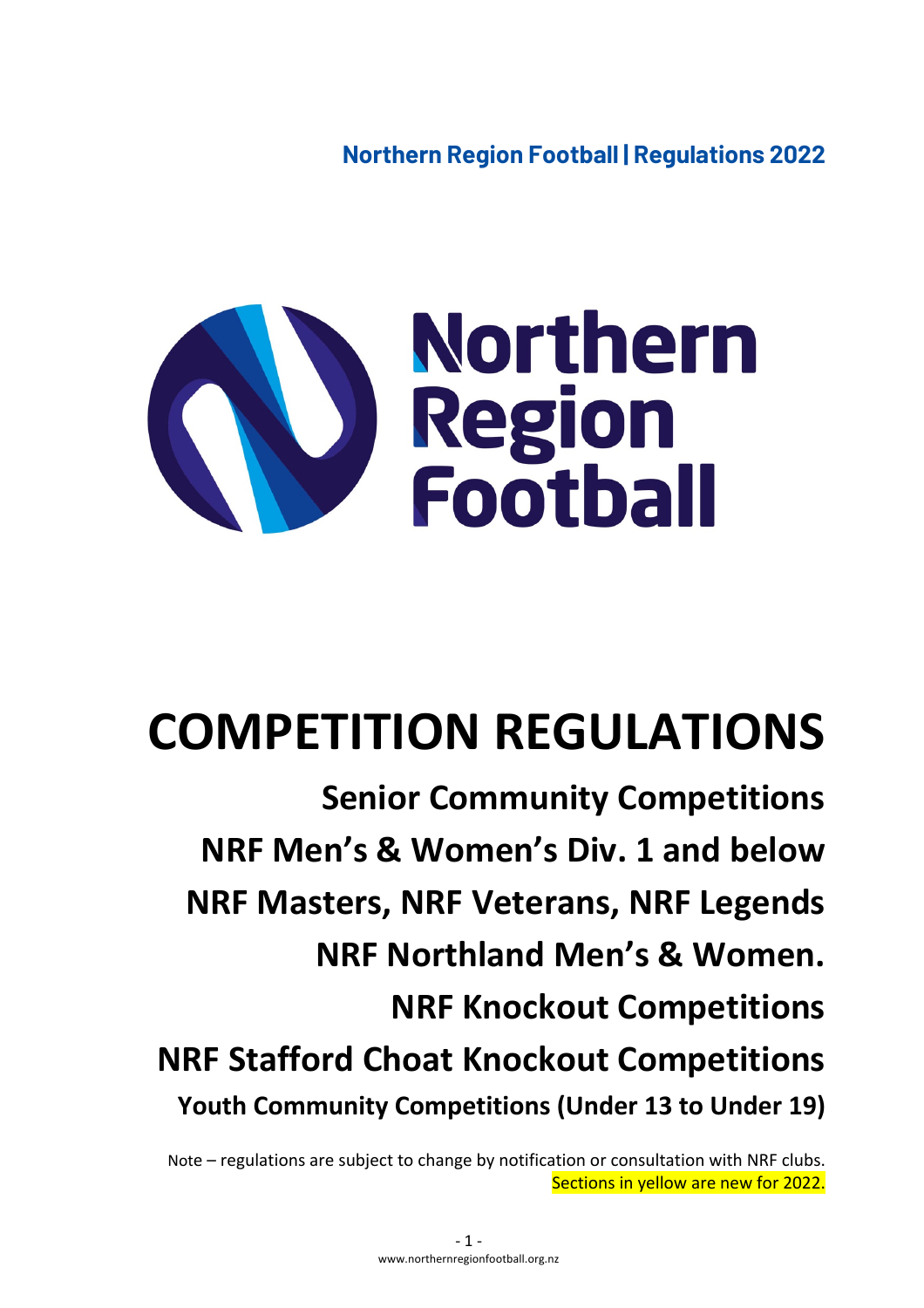# **TABLE OF CONTENTS**

| 1            |  |
|--------------|--|
| $\mathbf{2}$ |  |
| 3            |  |
| 4            |  |
| 5            |  |
| 6            |  |
| 7            |  |
| 8            |  |
| 9            |  |
| 10           |  |
| 11           |  |
| 12           |  |
| 13           |  |
| 14           |  |
| 15           |  |
| 16           |  |
| 17           |  |
| 18           |  |
| 19           |  |
| 20           |  |
| 21           |  |
| 22           |  |
| 23           |  |
| 24           |  |
| 25           |  |
| 26           |  |
| 28           |  |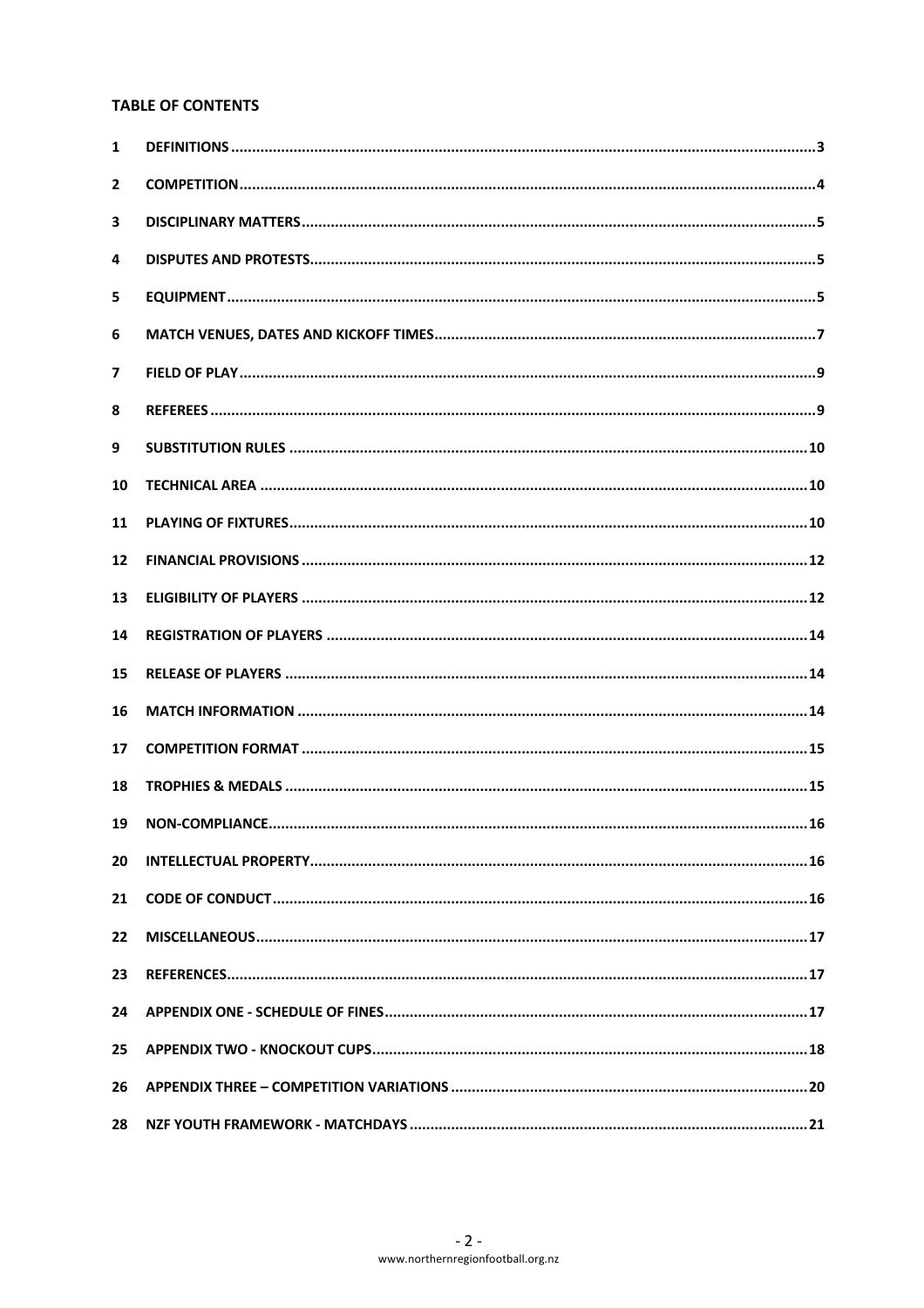### **1 DEFINITIONS**

The terms given below denote the following:

- 1.1. **Away Team:** The Club playing a match at an opponent's nominated match venue.
- 1.2. **Club:** An affiliated member club of NZF or of NRF that enters at least one team in a Competition.
- 1.3. **COMET:** Means the NZF National Registration System and Competitions Management System.
- 1.4. **Competition**: any competition, tournament or league administered by the Federation including preseason, season proper, finals series and any post season tournament or knockout cup competition.
- 1.5. **Competitions Manager:** means the official appointed by the Federation from time to time to administer the Competitions
- 1.6. **Fines Schedule:** means the schedule attached to these regulations.
- 1.7. **Health and Safety Regulations:** The Health and Safety Act 2015 and all other relevant regulations.
- 1.8. **Home Club:** The Club responsible for the organisation and management of matches played at their own nominated match venue.
- 1.9. **Home Team:** the Club named first on the Competition fixture.
- 1.10. **Home Venue:** A match played at a Club's own nominated match venue.
- 1.11. **Match Day Line-up:** Refers to COMET Matchday line-up used for recording player participation in a Competition Match.
- 1.12. **NZF:** New Zealand Football Incorporated.
- 1.13. **NZF Disciplinary Committee:** The Disciplinary Committee of NZF.
- 1.14. **Player:** Any football player registered as such with a Club, and **Players** shall be construed accordingly.
- 1.15. **Playing:** Means taking the field of play including as a substitute. Being named on the Match Information/Team List and not taking the field of play does not constitute as playing
- 1.16. **Regional Association Disciplinary Committee:** The Disciplinary Committee of a Regional Association/Federation
- 1.17. **Regulations:** Means these Competition regulations.
- 1.18. **Season:** The period of time starting with the first official match of the Competition and ending with the last official match of the Competition.
- 1.19. **The Federation:** Northern Region Football (NRF)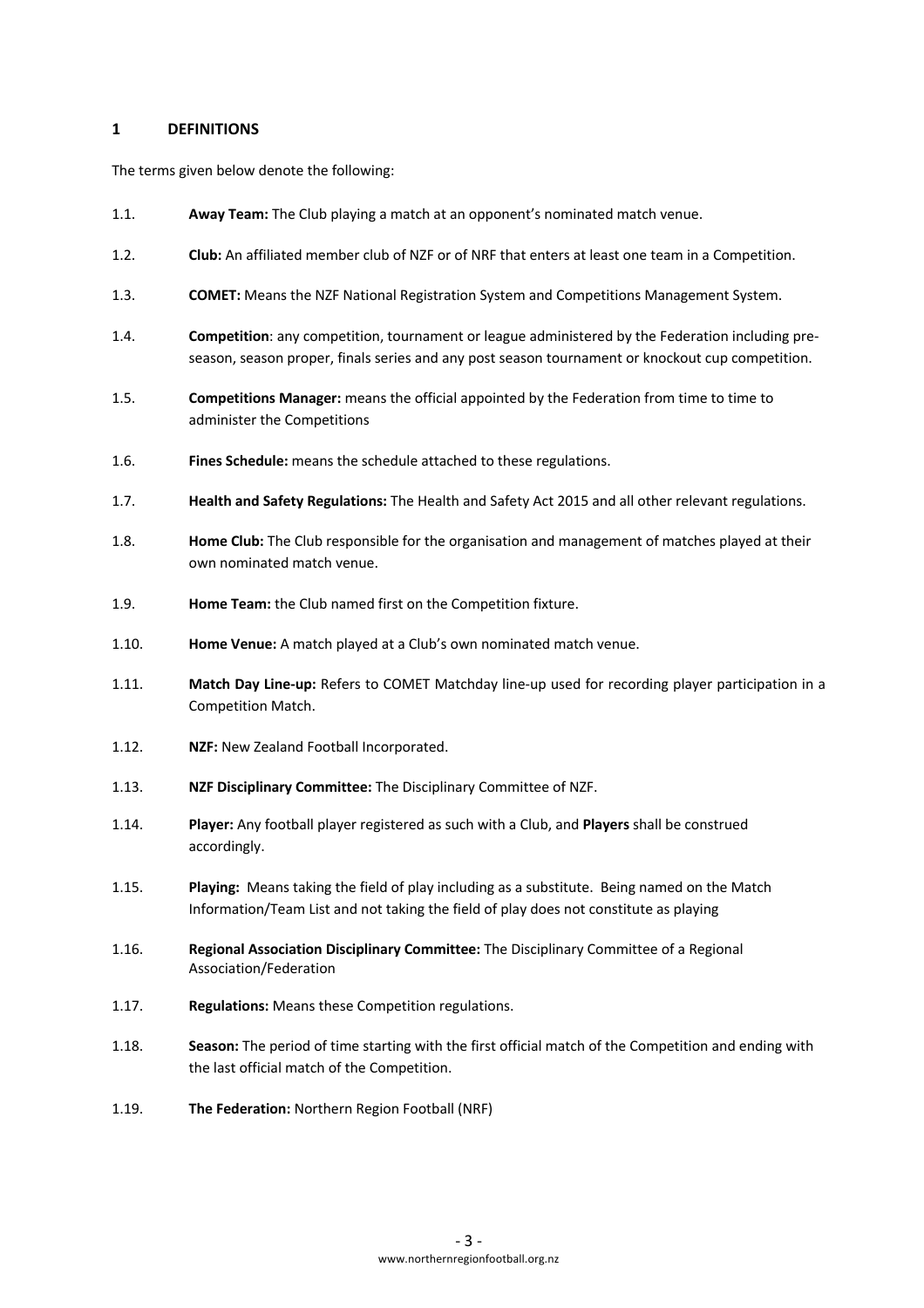## **2 COMPETITION**

- 2.1 These Regulations regulate the rights, duties and responsibilities of all Clubs in these competitions.
- 2.2 These Regulations are binding for all parties participating and involved in the preparation, organisation and hosting of these competitions.
- 2.3 The NZF Statutes and Regulations, the FIFA Statutes and all FIFA Regulations in force shall apply. Any reference in these Regulations to the NZF Statutes and Regulations, the FIFA Statutes and FIFA Regulations, refers to the Statutes, Rules and Regulations valid at the time of application.
- 2.4 All matches shall be played in accordance with the IFAB Laws of the Game with limited exceptions outlined in these regulations.
- 2.5 Final decisions on interpretations of any part of these regulations shall rest with the Federation.
- 2.6 Participation in Competitions shall be open to invited clubs within the boundaries of Northern Region Football.
- 2.7 The entire control and management of these competitions shall be vested in the Federation. The Federation shall have the power to do all other things necessary to ensure the progress of these competitions through all its stages and may take appropriate action to bring about such results. All or any of the powers vested in the Federation may be delegated to a nominee.
- 2.8 The Federation shall determine the number of teams that may compete in these competitions. The decision of the Federation as to the composition and execution of these competitions shall be final and binding.
- 2.9 The Federation may appoint a Competitions Manager or similar who shall be responsible for administration of these competitions. The Competitions Manager holds jurisdiction as per the NZF Disciplinary Code.
- 2.10 Each club wishing to compete in these competitions shall, on or before a date advised by the Competitions Manager, confirm in writing their acceptance of an invitation to compete in said Competitions.
	- (a) Written confirmation is to be submitted via direct entry of teams into the relevant competitions in COMET.
- 2.11 Entry to, and continued participation in, these competitions may be restricted or revoked by the Federation having regard to:
	- (a) The Clubs satisfying criteria established from time to time by the Federation on a continuing basis.
	- (b) The Club satisfying terms set by the Federation from time to time.
- 2.12 From time to time the Federation may set costs of participation above and beyond the normal Federation and NZF levies which shall be payable to the Federation.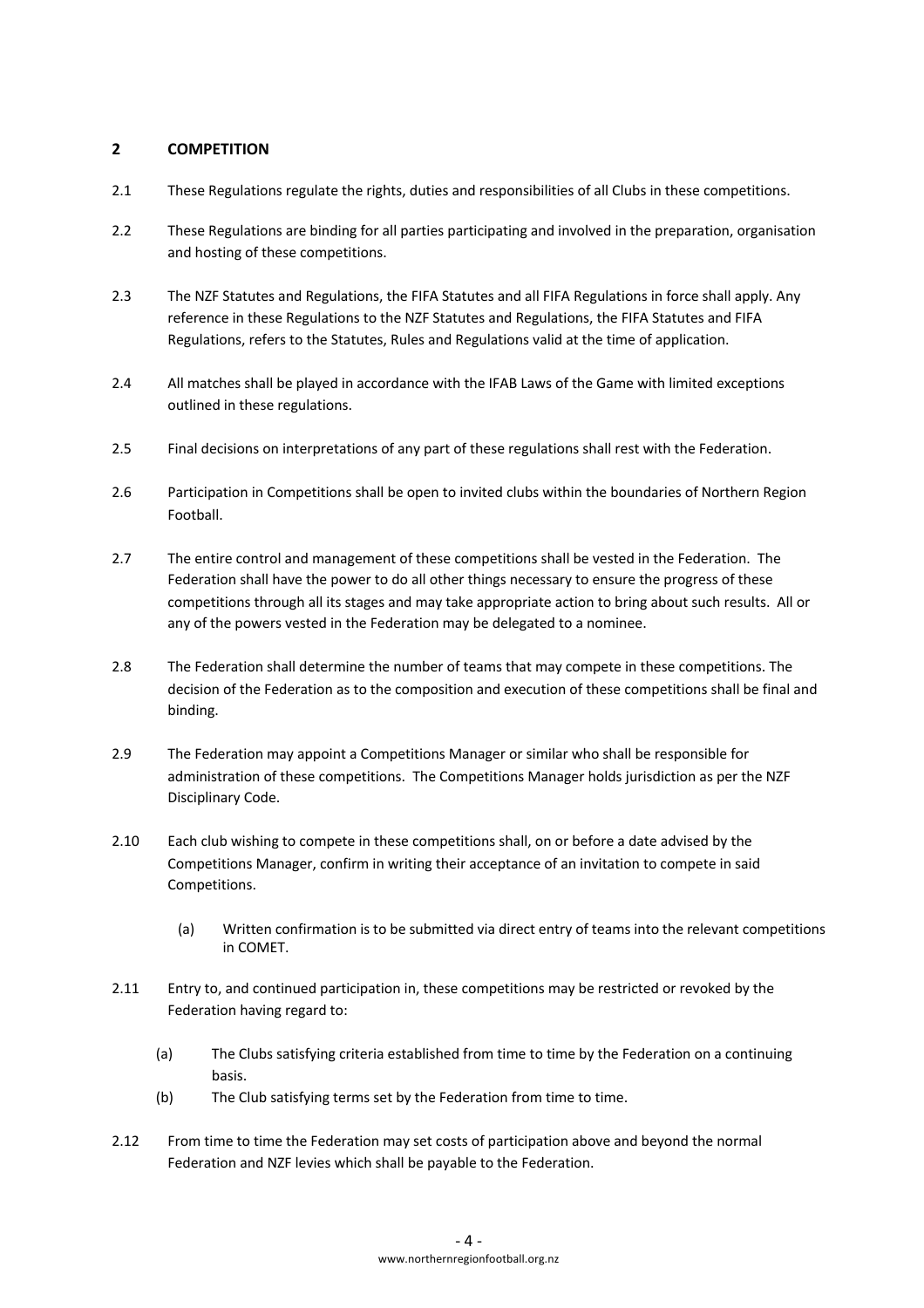- 2.13 In the event of any Club not continuing in the Competition for whatever reason, including failing to meet the aforementioned criteria, resulting in their removal from the Competition, then the filling of the consequential vacancy shall be determined by the Federation, which may in its sole discretion choose not to fill the vacancy.
- 2.14 Each club competing in the Competition shall pay the Competition fees as directed by the Federation.
	- (a) In the event of any Club not paying the relevant Competition fees as required, then, without prejudice to any other remedies available to the Federation, and at the sole discretion of the Federation, the Club may be subject to:
		- i. Suspension from participation in the Competition or any further iteration of the Competition.
		- ii. The collection of unpaid costs being directed to a collection agency.

# **3 DISCIPLINARY MATTERS**

- 3.1 Disciplinary incidents will be dealt with in accordance with the NZF Disciplinary Code and the FIFA Disciplinary Code.
- 3.2 The Clubs, their Players and Officials, agree to comply with:
	- (a) The IFAB Laws of the Game.
	- (b) the FIFA Statutes and Regulations.
	- (c) The FIFA Disciplinary Code.
	- (d) The FIFA Anti-Doping Regulations.
	- (e) The FIFA Code of Ethics (in matters regarding the fight against discrimination, racism and match-fixing).
	- (f) The FIFA Code of Conduct
	- (g) NZF Statutes and Regulations
	- (h) The NZF Disciplinary Code
	- (i) The NZF Anti-Doping Regulations
	- (j) The NZF Code of Ethics
	- (k) The NZF Anti-Match Fixing and Sports Betting Regulation
	- (l) The NZF Code of Conduct.

## **4 DISPUTES AND PROTESTS**

- 4.1 Any Club in the Competition may bring a dispute or protest to the Federation who shall make a decision or refer to the appropriate Judicial Body according to NZF Statutes, and advise the party or parties concerned in accordance with the relevant regulations providing that;
	- (a) The protest must be in writing to the Competitions Manager, setting out the full details of the incident or protest and must be accompanied by the prescribed Incident Report Form.
	- (b) A protest shall be made by the Club Secretary or other authorised club official, no later than three (3) working days of the fixture.
- 4.2 Clubs or players may appeal a decision through the process set out in the NZF Disciplinary Code.

# **5 DISCRIMINATORY INCIDENTS**

- 5.1 In the case of critical and/or continuing discriminatory incidents occurring from spectators during a match, the Match Officials can apply the FIFA directed three-step procedure based on Law 5 of the LOTG as set out below.
	- (a) In the first instance the referee shall decide whether to stop the match to inform the nominated Home Teams Match Coordinator so that an announcement may be made to the spectators by the Home Team, urging the spectators to cease the discriminatory behaviour. Any announcement or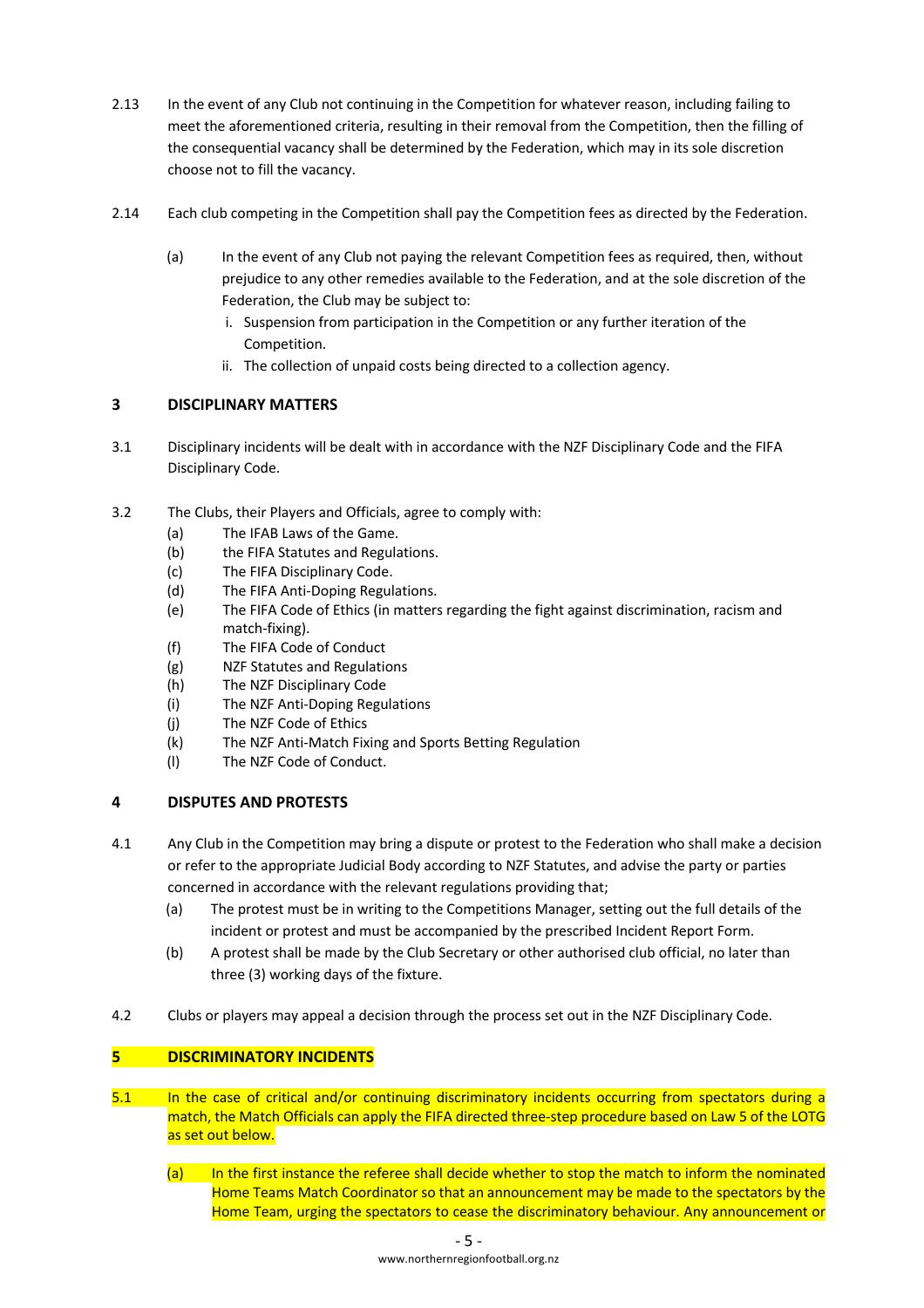address to the spectators shall include a warning that any further discriminatory behaviour would see the game suspended.

- (b) In the second instance, if the discriminatory behaviour continues once the match has resumed, the referee may instruct the Home Team and Away Team to return to their dressing rooms while the match is suspended and until the behaviour stops. The Home Team shall, again, make an announcement or directly address the spectators, that the discriminatory behaviour is to stop before play can resume.
- (c) In the third instance, should the discriminatory behaviour continue, after the suspended match has resumed play and following consultation with all relevant parties, including Away Team and Home Team, the referee and the Match Coordinator, the referee shall abandon the match in line with regulations 4 and 9 of the NZF Disciplinary Code. Following the abandonment of the match the Home Team will be required to make an announcement stating that the match has been abandoned due to the ongoing discriminatory behaviour.
- (d) Should the referee have to enact any of the steps outlined, then they shall submit an Incident Report (as defined in the NZF Disciplinary Code) to the Competition Manager.

## **6 EQUIPMENT**

#### **Playing Strips**

- 6.1 Each Club shall inform the Federation of playing strips with two different and contrasting colours for its Club colours and alternate strips (shirt, shorts, and socks). In addition, each Club shall select up to two contrasting colours for goalkeepers. These goalkeeper strips must be distinctly different and contrasting from each other as well as different and contrasting from the Club colours and alternate strips. Any breach of this regulation may result in the offending club being fined as per the Fines Schedule attached to these regulations.
- 6.2 Each Club shall register their Club and/or team colours in Comet. Upon written approval by their Club, teams may register team colours which are distinctly different to the club colours provided the team colours meet all other criteria covered by these regulations.
- 6.3 Each Club shall wear its home strip in their Home matches, and all other matches where there is no clash of colours with the Home Team. In the event of any match being played at a neutral match venue, the named Home Team will wear their Home strip.
- 6.4 Where the strips of the two Clubs are alike or similar, the Away Team shall wear their alternate strip as long as the playing shirt does not contain any of the basic colours of the Home Team and is approved by the Match Official. Subject to Match Official approval, it may be necessary for Clubs to change any perceived clashing strip item(s).
- 6.5 If, in the opinion of the Match Official, a clash of colours will occur to the detriment of the match, the Match Official may direct either or both Clubs to change or vary their strip.
- 6.6 Where necessary to ensure a game is played, training bibs may be used to differentiate colours of the two competing teams.

#### **Numbers**

6.7 For all Competitions covered by these Regulations; shirt numbering is not mandatory. It is however preferred for shirts to be numbered. If numbered, there shall be no duplication of numbers within a team. Shorts, if numbered, must carry the *same* number as the shirt number worn by an individual player.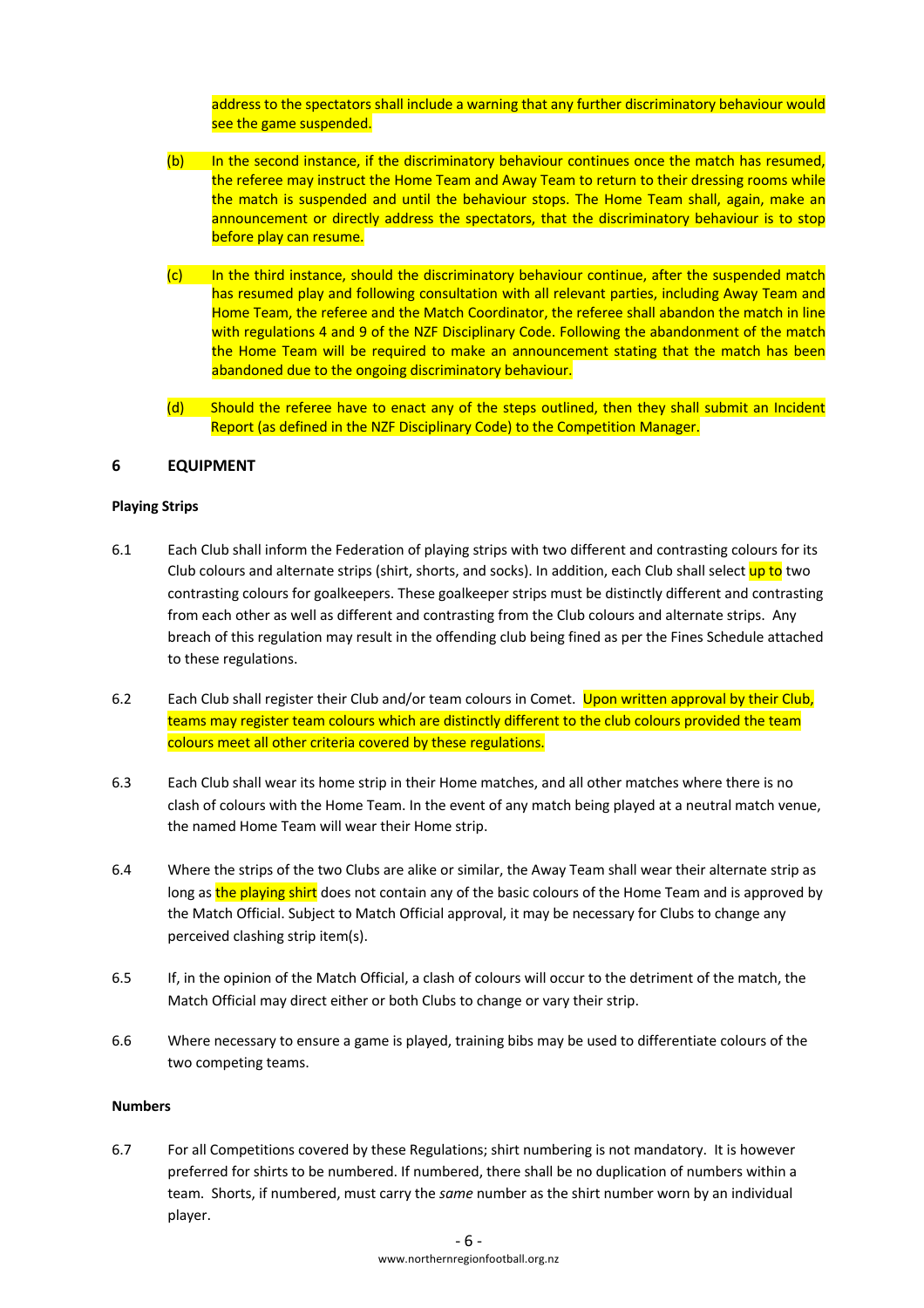6.8 Where a team does not wear numbered shirts the Match Day Line-up in Comet shall be listed 1, 2, 3, etc.

### **FIFA/IFAB Requirements**

6.9. All players shall comply with IFAB Laws of The Game - Law 4.

### **Match Balls**

6.10 FIFA sanctioned match balls shall be provided by the home team; Senior Competitions shall use Size 5; Youth Competition variations to this Clause are detailed in Appendix 3.

## **7 MATCH VENUES, DATES AND KICKOFF TIMES**

- 7.1 The Federation shall publish a fixture list including the match venues, dates, and kick-off times for the season. All matches shall be played on the dates and times as published by the Federation and shall not be varied without the prior written approval of the Federation.
- 7.2 The Competitions Manager shall determine times, dates, and grounds for any fixture in the Competition and shall always have the right to amend, postpone or cancel any fixture.
- 7.3 Games may be scheduled on grass, hybrid or approved artificial surfaces.
- 7.4 Matches shall be played at such time and on such grounds as directed by the Federation. Clubs may request that the Federation schedule teams at given times and/or venues and these may be approved at the sole discretion of the Federation.
- 7.5 In the event of a late start for any reason, if it is known or can be ascertained prior to kick-off that there is no later match scheduled for the pitch which would be disrupted by doing so, the match shall be extended to its normal duration in two equal halves.
- 7.6 If there is a match scheduled to follow on the same pitch, the match should be transferred to another available field or postponed. The Competitions Manager may:
	- (a) Confirm the match is postponed, or
	- (b) Reschedule the match.
	- (c) Require the total playing time to be reduced with each period being of equal duration
- 7.7 If any Club wishes to change the match date or kick off time, they must advise both the opposing club and the Federation no less than 10 days prior to the scheduled games, setting out in full their reasons for requiring the change. In the event of both Clubs agreeing to the change, the Federation shall take that into account prior to giving its decision.
	- (a) The Federation may approve the request to change; or
	- (b) The Federation may not approve the request to change; or
	- (c) The Federation without the opposing club's agreement may in its sole discretion agree to the change.
	- (d) In exceptional circumstances postponements may be proposed by Clubs through the Club Secretary or other recognised Club official. Such proposed postponements must be received by the Federation before the scheduled time of kick-off and will be accepted or rejected at the sole discretion of the Competitions Manager.
- 7.8 A request for postponement will be considered if: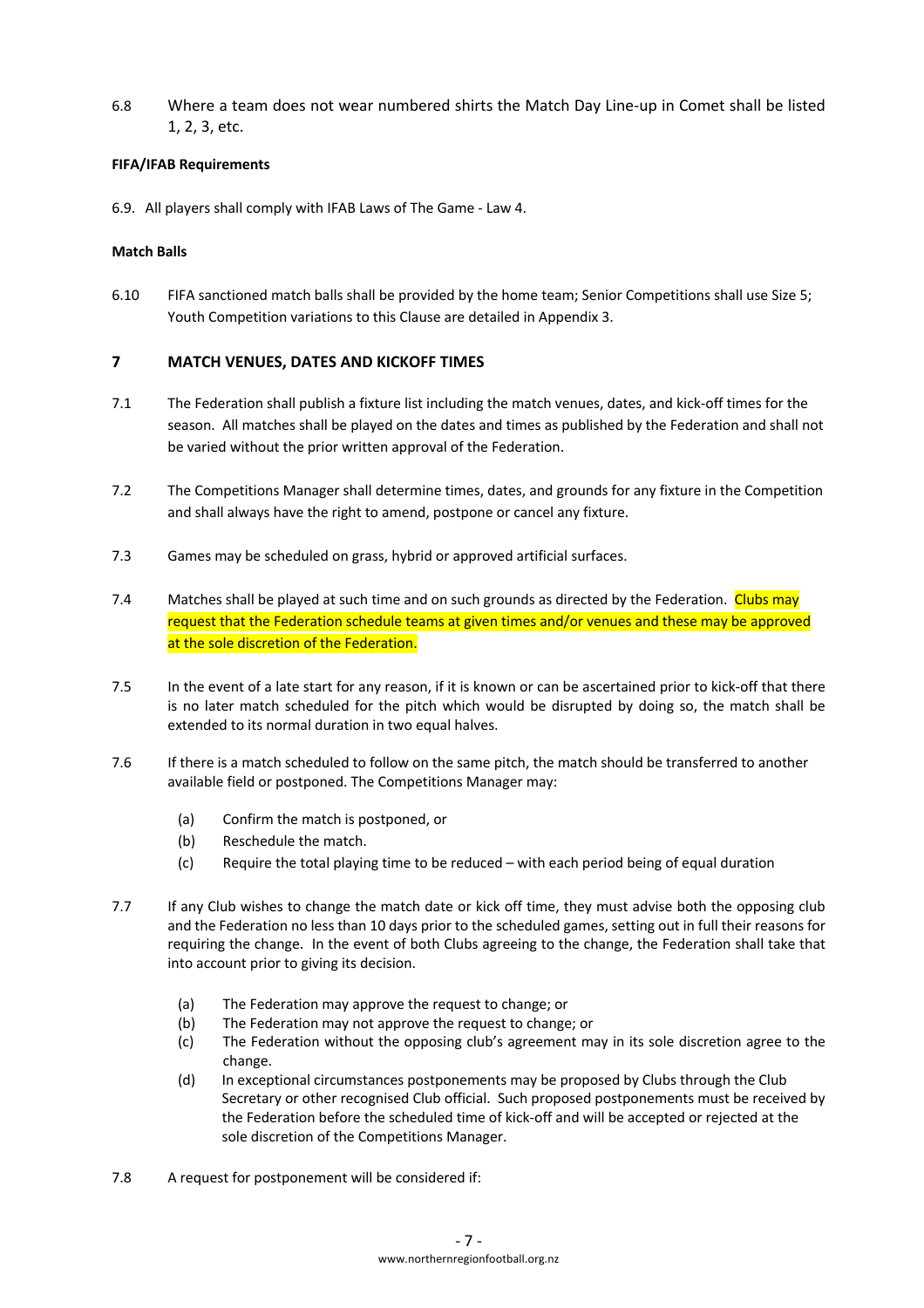- (a) The team has been drawn to play in a New Zealand Football cup competition less than 72 hours before or after the fixture.
- (b) In exceptional circumstances or emergencies, requests for change of fixtures, venues and kickoff times not accompanied by the permission in writing of an authorised official of the opposing team/club may be considered by the Federation.
- (c) Requests for postponements must include a confirmed date for the rescheduling of the fixture which must be played no later than 14 days after the original date – if no date is included the fixture shall be determined to have been a default by the team requesting the postponement. The appropriate fine will be applied for all defaults – see Fines Schedule.
- 7.9 Catchup playing days are included in the fixtures calendar for the sole purpose of providing space for blanket postponements to fixtures due to adverse weather and postponements due to team participation in knockout competitions as such are not normally available to use for ad hoc postponements requested by individual teams/Clubs.
- 7.10 Other changes to individual fixtures may be made at the sole discretion of the Federation, not instigated by a Club and not requiring permission in writing from the opposing club/team or Club.
- 7.11 Any additional cost incurred in changing a previously agreed match date or kick-off time shall be borne by the Club making the request.
- 7.12 In the event of a Club wishing to play at a match venue other than it's nominated match venue, it must give the Federation 10 days' notice in writing setting out the reasons for the change of match venue, with full particulars of the new match venue and facilities available for players, spectators and officials. The decision of the Federation as to the acceptability of the proposed match venue change will be final.
- 7.13 Teams may be required to play at grounds other than their designated 'home' grounds to ensure fixtures can be completed – this could be due to weather or other such issues.

#### **Floodlit Matches**

7.14 A fixture may be played wholly or partially under floodlights subject to the floodlight installation having been approved by the Federation as being suitable.

#### **Cost of Floodlights**

- 7.15 Any costs of night matches scheduled at the request of a club shall be borne by the club making the request.
- 7.16 Any costs of night matches scheduled by the Federation shall be borne by the Federation.
- 7.17 Any costs of night matches rescheduled by the Federation shall be borne by the Home Club, (this shall apply where the Home Club has not taken the opportunity to reschedule).
- 7.17 Any costs of night matches re-scheduled at the request of a club, shall be borne by the club making the original request.

#### **Security**

- 7.18 The Host Club shall be responsible for taking all practicable measures to ensure:
	- (a) That all facilities and equipment comply with the Health and Safety Regulations. Certificates of compliance as required must be current.
	- (b) The orderly behaviour of the crowd and safety of the match officials, players and officials of the teams and all spectators; and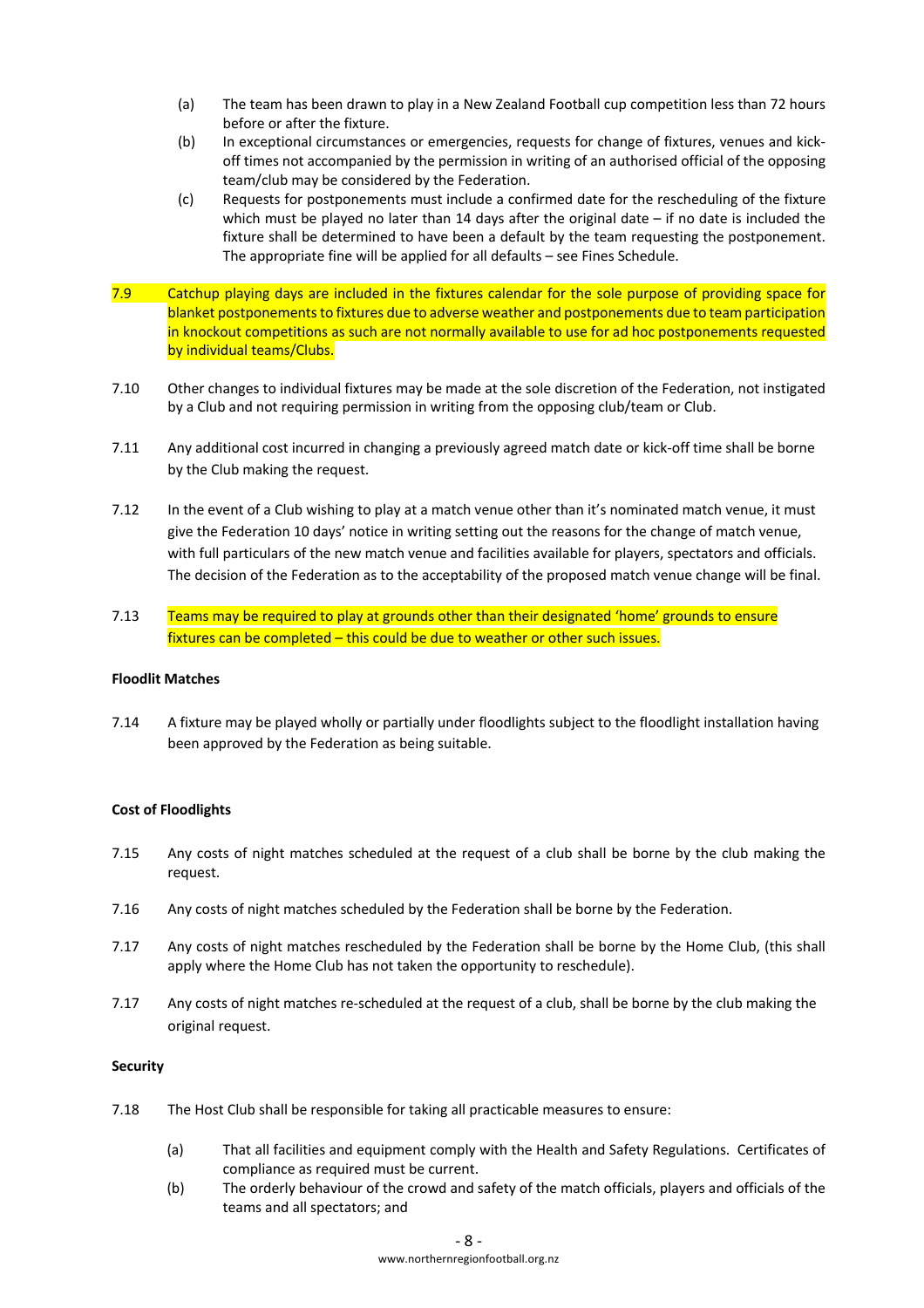7.19 Each Club must make every effort to ensure that the NZF Code of Conduct is communicated and made available to its staff, Players, coaches, volunteers, and spectators.

## **8 FIELD OF PLAY**

- 8.1 All Host Clubs are to ensure that their grounds comply with the IFAB Laws of the Game, Law 1 The Field of Play.
- 8.2 Matches may be played on natural, hybrid or approved artificial surfaces. Where artificial surfaces are used, the surface must meet the requirements of the FIFA Quality Concept for Football Turf.
- 8.3 In compliance with the provisions of the IFAB Laws of the Game, the technical area shall be in front of the seated area with lines or cones for substitutes and technical staff at playing venues where this is appropriate.
- 8.4 The technical area shall be of sufficient size to include the maximum number of eleven (11) persons authorised to be on the substitute's bench and be located one metre either side of the substitute's bench, to one metre from the touchline.
- 8.5 All Home Clubs are required to have the field of play of their home grounds maintained in a satisfactory condition.
- 8.6 In the event of inclement weather, the Home Club shall be obliged to ensure all reasonable steps are taken to ensure that scheduled fixtures proceed.
- 8.7 In the event of inclement weather, the Home Club shall be obliged to re-mark all or portions of the ground, at the request of the Referee.

## **9 REFEREES**

- 9.1 The Federation shall make Match Official appointments for fixtures at their sole discretion.
- 9.2 Each Referee shall attend the ground at least one hour before the scheduled kick-off time;
	- (a) Shall wait one half-hour (30 minutes) after the scheduled kick-off time, prior to abandoning the game for any reason, and;
	- (b) Shall advise (and receive approval from) the Competitions Manager by telephone prior to leaving the venue.
- 9.3 The Match Official's decision shall be final as to the condition of the ground for play.
- 9.4 The Federation strongly recommends that clubs ensure that each team has an associated qualified Community Referee (CR).
- 9.5 The home team may provide a Community Referee (CR) with current accreditation to control the whole fixture. If a CR is provided, he or she shall provide his/her name to the visiting coach/manager.
- 9.6 If the home team does not have a CR, and the visiting team does, then the visiting CR shall control the fixture. If none of the above is available, the home team shall provide a referee for the first half and the visiting team shall provide one for the second.
- 9.7 Teams must agree prior to the commencement of the match that one referee from each team shall officiate one half each, or may agree that one (1) nominated person shall referee the entire match. Once agreed, the Referee should not be changed during a half other than for injury or on the mutual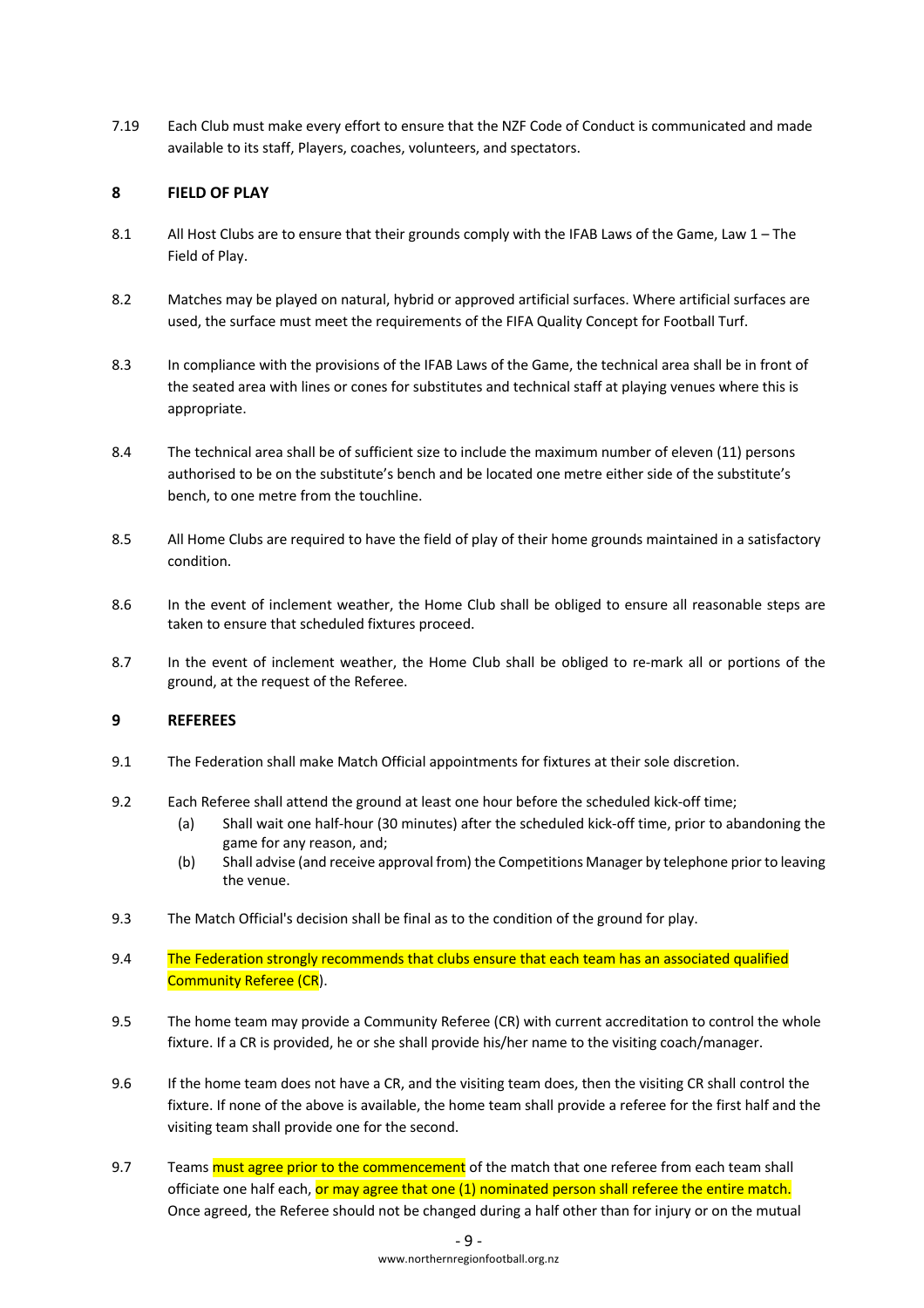agreement of both team coaches. The Referee (Community or volunteer) controlling any part of the fixture has the same rights and obligations as an appointed official and should submit match reports for misconduct to the Federation.

9.8 The prime purpose of anyone refereeing in Youth grades is to add to the enjoyment and safety of the players through the application of the IFAB Laws of the Game, these regulations, common sense, and the philosophy of fair play.

## **10 SUBSTITUTION RULES**

#### **Substitution Procedures**

- 9.1. The procedure for substitutions shall be in accordance with the IFAB Laws of the Game with up to five (5) substitutes with unlimited interchange of players for all Competitions covered by these Regulations. NRF Legends teams may use seven (7) substitutes. Youth Competition variations to this Clause are detailed in Appendix Three.
- 9.2. Substitutes may warm-up during the game subject to the dimensions of the ground but may not use a ball. A goalkeeper is permitted to use a ball to warm-up. Substitutes when warming up must be accompanied by one official from the Technical Area.

## **11 TECHNICAL AREA**

- 11.1 All occupants of the Technical Area should be recorded in the Match Day Team Line-up prior to the commencement of the match.
- 11.2 Only one person at a time may convey technical instructions from the Technical Area.
- 11.3 The coach and other officials must remain within the confines of the Technical Area except in special circumstances, for example, entering the field of play with the Referee's permission to treat an injured Player.
- 11.4 The coach and other occupants of the Technical Area must always conduct themselves appropriately, in a responsible manner, and in particular refrain from using offensive, insulting, abusive language and or gestures. The Match Officials should monitor the Technical Area. Any breach may be sanctioned by the Match Official and reported by way of the Match Day Team Line-up and NZF Incident Report Form to the Disciplinary Manager.
- 11.5 There is to be no coaching from behind the goal line or from the position as Match Official from any member involved with the team, officials, or spectators.

## **12 PLAYING OF FIXTURES**

- 12.1 Clubs must take all reasonable steps to arrive at a match on time.
- 12.2 All matches in Senior Community Competitions will be 2 x 45-minute halves plus halftime of a maximum of 15 minutes. Youth Competition variations to this Clause are detailed in Appendix Three.
- 12.3 Teams shall have a maximum of 11 players on the field at any time and a minimum of 7 players. Youth Competition variations to this Clause are detailed in Appendix Three.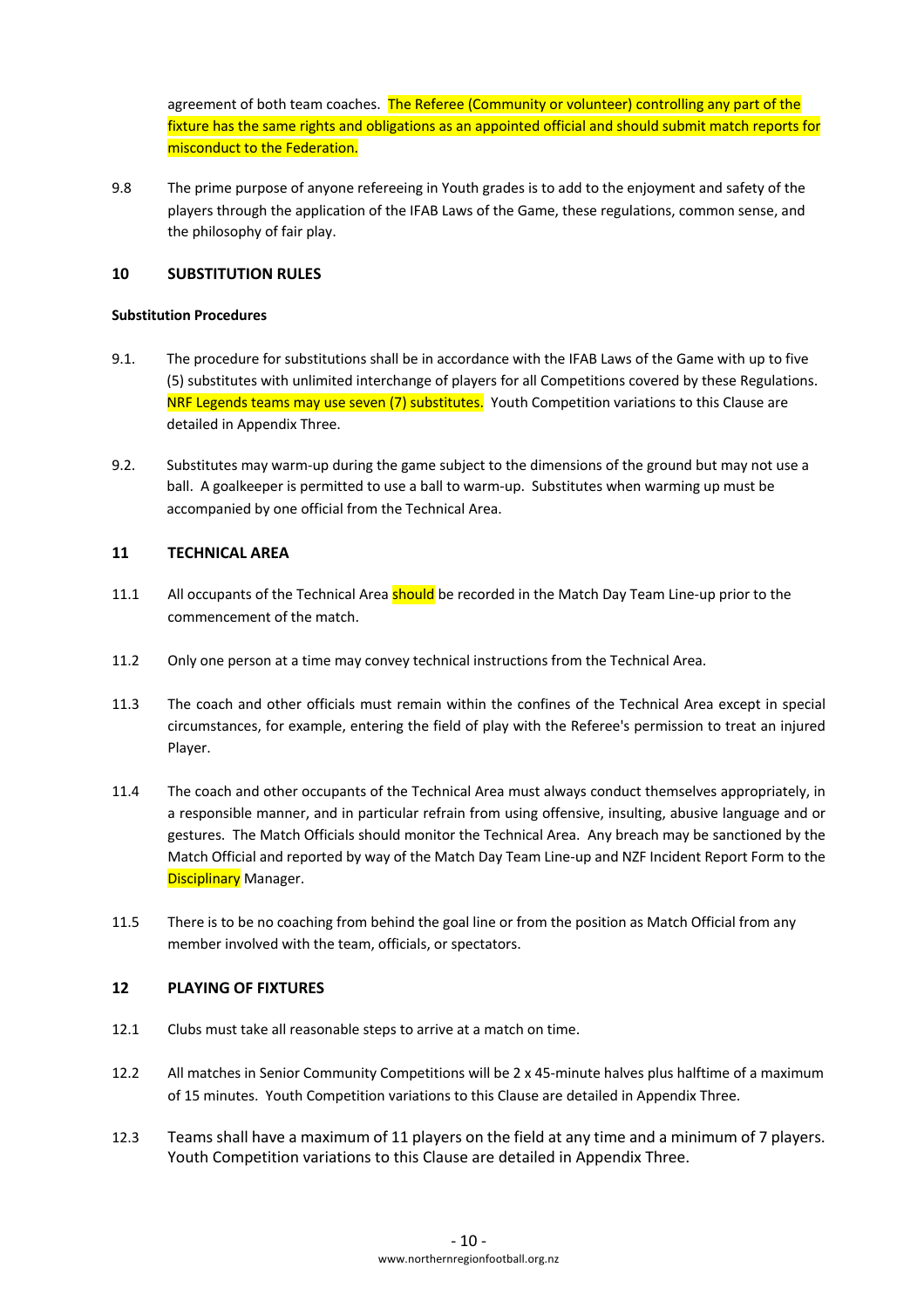- 12.4 Any team having seven (7) or more players present must be ready to commence its match within ten (10) minutes after the published start time. Any team that does not comply shall forfeit the match and the match result shall be recorded as a 3 – 0 default. Youth Competition variations to this Clause are detailed in Appendix Three. The appropriate fine may be applied for all defaults – see Fines Schedule.
- 12.5 If a team during any Competition match is reduced, for whatever reason, to less than seven (7) Players, the referee shall abandon the relevant match, subject to the provisions of the IFAB Laws of the Game.

### **Retreating Line**

- 12.6 Teams playing in the Under 13 Girls Competitions will play the Retreating Line rule in all fixtures.
- 12.7 The halfway line becomes the offside line. This will help prepare players for the full sided games.

#### **Postponed Matches**

- 12.8 In the event of a match being postponed due to any of the following the Federation will reschedule the match to be played at the soonest possible time:
	- (a) Aborted Travel arrangements,
	- (b) Adverse or unforeseen weather,
	- (c) Field of play conditions or,
	- (d) Any other reason preventing the commencement of the game
- 12.9 In the event of a late postponement by the Competitions Manager on the day of the fixture but where the two teams arrive at the ground unaware of the postponement and the match is played, the Competitions Manager shall at their absolute discretion determine whether the result of the match shall be recorded as played, postponed or abandoned.

#### **Unforeseen Changes**

12.10 In the event of a change of match venue being necessary prior to a match because of unforeseen weather or field of play conditions, the Home Club shall take all reasonable steps to give adequate notice to the Federation and the Away Team as to the new match venue. The Federation shall make the final decision, which will be binding on all parties.

#### **Results**

- 12.11 Results for all age grades shall be entered by the Home Club in COMET by 12 noon the day following the match and no later than 12 Noon Monday following a weekend fixture (If a Referee has been appointed the appointed Referee shall enter all Match Events). For the avoidance of doubt results may be entered by either team.
- 12.12 Results not entered within this timeframe will result in the offending Home Club being fined as per the Fines Schedule attached to these Regulations.

#### **Defaults**

- 12.13 Any default will be recorded as a 3-0 win to the opposing team.
- 12.14 Notification of a team's default must be made in writing to the Competitions Manager by the Club secretary or other recognised Club official. The appropriate fine may be applied for all defaults – see Fines Schedule.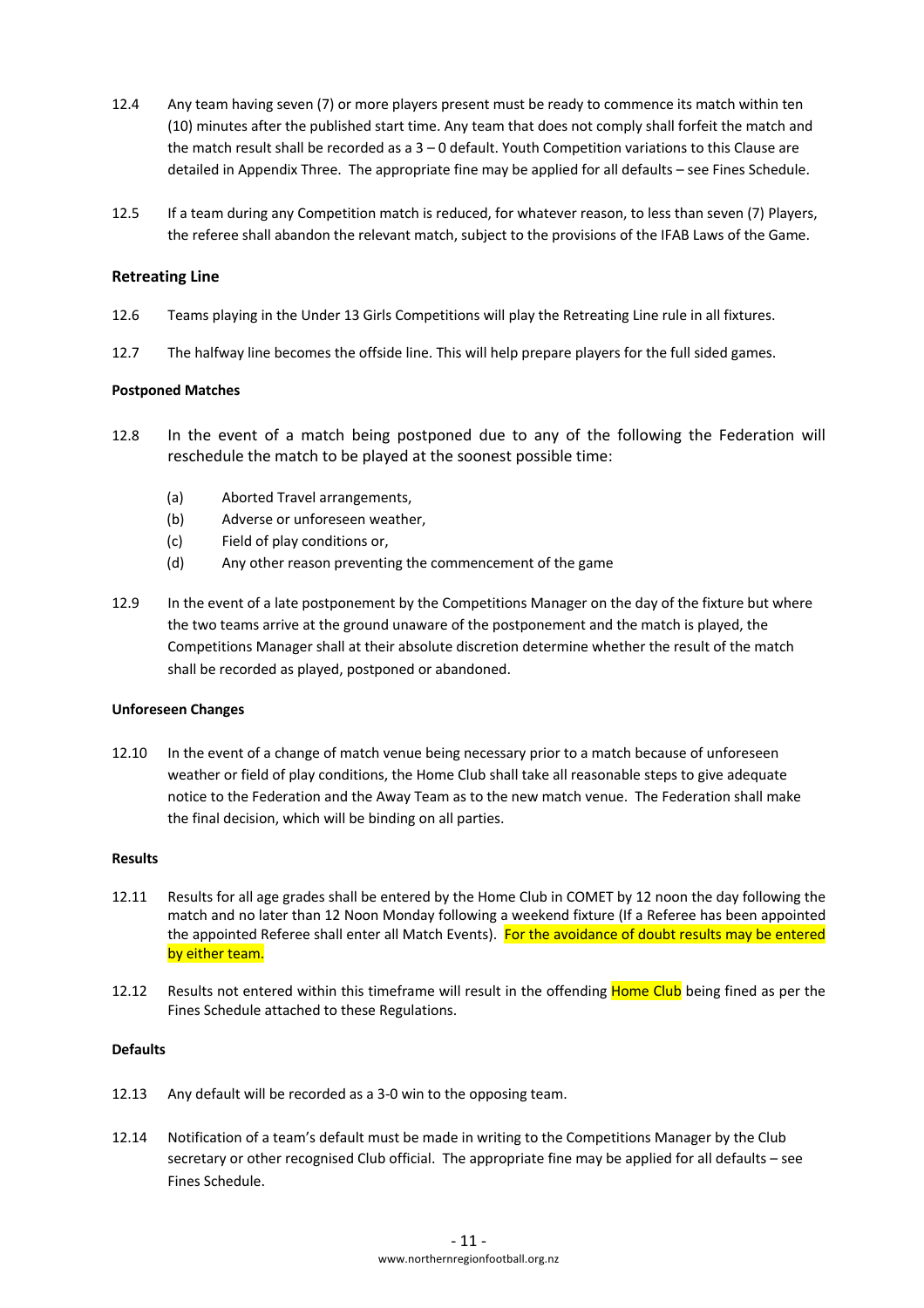- 12.15 A team which defaults either two (2) matches in succession or a total of three (3) matches in the season may be disqualified from the competition at the discretion of the Federation.
- 12.16 If both teams are deemed to have defaulted, a 'no result' of 0-0 may be recorded with no points attached or the match may be rescheduled at the sole discretion of the Federation.
- 12.17 Any team which defaults a knockout match shall be excluded from participating in any resulting Plate match and/or may be excluded from entering any Knockout Competition in the following season (at the discretion of the Competitions Manager).

#### **Suspended or abandoned matches**

- 12.18 In the event of adverse weather conditions occurring during a match, where in the view of the Referee endangers the Players or Officials, the Referee may at their sole discretion suspend play for a period of up to ten (10) minutes to allow time for conditions to improve to a point where the match is able to recommence.
- 12.19 Where weather/ground conditions preceding a fixture raise doubts as to whether play shall take place, the Home Club and or referee shall call the Competitions Manager to discuss whether the ground is fit for play. Due notification of these circumstances shall be communicated to the Away Team by the Competitions Manager. The above procedure shall be initiated with the travelling time of the Away Team in mind.
	- (a) In these circumstances, if the Away Team has been notified that a match is to be played, then all reasonable efforts shall be made to ensure that the match proceeds in accordance with these regulations.
- 12.20 Any match abandoned after kick-off, for any reason, shall be reported directly to the Federation by the referee if present AND the Home Club. Upon review, the Federation may decide that:
	- (a) The score at the time of the abandonment will stand if at least 80% of the match has elapsed, or:
	- (b) The match shall be awarded to one of the teams as a forfeit win with a recorded score line of 3-0, or:
	- (c) The match shall be rescheduled by the Federation.
	- (e) In all cases the discretion of the Competitions Manager shall apply.

#### **13 FINANCIAL PROVISIONS**

- 13.1 The Federation has no financial provisions for teams in the Competition.
- 13.2 Any individual player that is not financial with the Federation will not be eligible to play in the Competition.

#### **14 ELIGIBILITY OF PLAYERS**

- 14.1 A Player is eligible to play in the Competition provided that:
	- (a) The Player is duly registered for their club and is marked CONFIRMED in COMET for the current season in accordance with the FIFA Regulations on the Status and Transfer of Players and NZF Regulations on the Status and Transfer of Players.
- 14.2 Each Club shall be solely responsible for fielding only eligible players.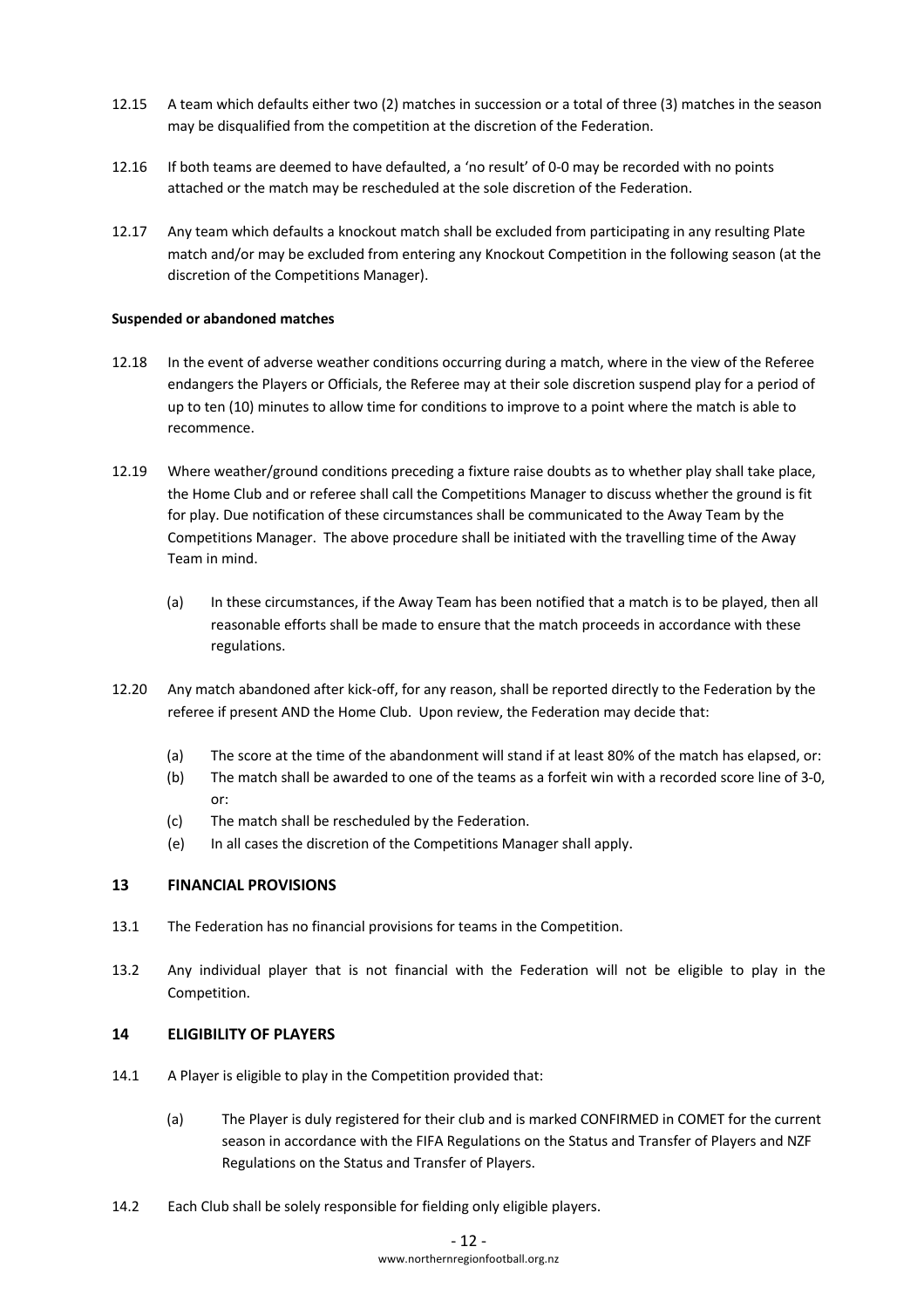#### **Team catalogues**

- 13.3 Clubs must enter their Team Catalogues in COMET prior to the commencement of the Competition.
- 13.4 A player may be included in more than one Team Catalogue.
- 13.5 Teams must produce their Team Catalogues if requested by the opposition. Failure to produce the Team Catalogue on request may incur a sanction to the team's Club. The Team Catalogue may be viewed electronically.
- 14.3 Any Club found guilty of fielding an ineligible Player for whatever reason shall be subject to the following penalties:
	- (a) Fine
	- (b) Loss of points where points were awarded
	- (c) Where a club repeatedly infringes this regulation, the Federation may increase the sanction to be pronounced as deemed appropriate for the infringement.
- 14.4 All international transfer clearances (ITC) must be processed and completed as per the NZF Regulation of Status and Transfer of Players.
- 14.5 Competitions for women are restricted to female players only.
- 14.6 Competitions for Men may include female players.
	- (a) Females wishing to play in Competitions for men may do so only with written dispensation from the Federation. Players must not take the field unless dispensation has been granted.
- 14.7 Youth Competitions are regarded as mixed Competitions (male and female players may participate at any time). Females playing in mixed Competitions can play down one grade without dispensation. Players must play within their correct age grade unless the appropriate dispensation has been approved by the Federation.
- 14.8 To be eligible for the Senior Competitions Male Players must have reached their 15<sup>th</sup> birthday and Female Players must have reached their 14th birthday in the current calendar year, prior to applying for dispensation and playing in any match. Requests for dispensation must be received by the Federation accompanied by a signed letter from the Parent/Guardian of the player supporting the dispensation request. Players must not take the field unless dispensation has been granted.
- 14.9 No dispensation will be given for Male Players aged 14 or Female Players aged 13 or younger to play in any Senior Competition covered by these Regulations.
- 14.10 Male Players aged 16 years, or older or Female Players aged 15 years or older can play in any Competition of their own age grade or older/higher covered by these Regulations.
- 14.11 A Player shall be permitted to play for any team of his Club in any division at the discretion of the Club's selection policies, however where a Club has a team in a higher ranked competition/division the following shall apply:
	- (a) Not more than two players who last played for a team in a higher-ranked competition/division can play down in the next game of a team covered by these Regulations.
- 14.12 Players playing in the Masters (035) Competitions must reach their 35<sup>th</sup> birthday during the calendar year of the current season and prior to playing in any match. Players not meeting this age criteria are not eligible to play in this competition.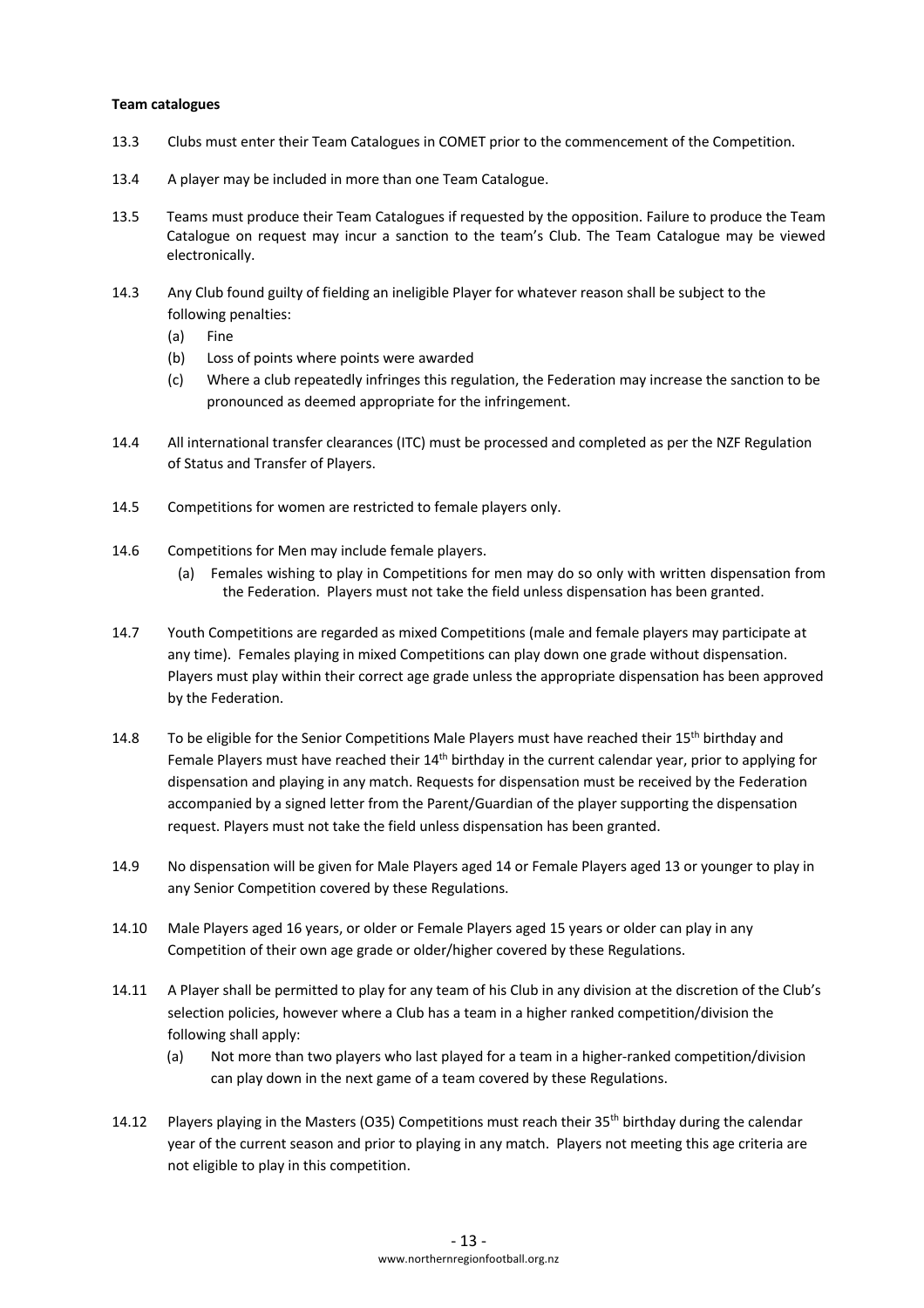- 14.13 Players playing in the Veteran's (O40) Competitions must reach their  $40<sup>th</sup>$  birthday during the calendar year of the current season and prior to playing in any match. Players not meeting this age criteria are not eligible to play in this competition.
- 14.14 Players playing in the Legends (045) Competitions must reach their 45<sup>th</sup> birthday during the calendar year of the current season and prior to playing in any match. Players not meeting this age criteria are not eligible to play in this competition.
- 14.15 Where a team is found to have played an ineligible player, the team will forfeit the match. A team sanctioned by a forfeit is deemed to have lost the match by  $3 - 0$ . If the goal difference at the end of the match is greater than three (3), the result on the pitch is upheld. The offending team's Club may incur any ineligible/unregistered player fine as set down in the Fines Schedule.
- 14.16 If both teams are determined to have fielded ineligible players, the match shall be entered as cancelled meaning that neither team accrues points in the standings table.

## **15 REGISTRATION OF PLAYERS**

- 15.1 All players must be duly registered in accordance with the FIFA Regulations on the Status and Transfer of Players and the NZF Regulations on the Status and Transfer of Players. A player can only be registered for one (1) Club at a time and can only play for that Club.
- 15.2 The registration period for any player competing in the Competition will close as per NZF Regulations on the Status and Transfer of Players.
- 15.3 Players may terminate their registration with their current club and re-register with another club at any time throughout the season – provided they have met all obligations with their current club.
- 15.4 Players may register for 3 clubs and play for two (2) in any one (1) season for any Competition covered by these Playing regulations. For the avoidance of doubt a player may move between two (2) clubs an unlimited number of times within one playing season.

#### **16 RELEASE OF PLAYERS**

- 16.1 A club holding the registration of a player called up to play in a Federation team must release them to the Federation on the dates for the representative event including the preparation and competition.
- 16.2 If the player is not released by the club, that player shall be ineligible for any matches scheduled during the representative preparation and competition.

#### **17 MATCH INFORMATION**

- 17.1. Each Club shall name a team in the Match Day Line-up with a maximum number of 18 Players for each match and up to six (6) staff. Youth teams (U13 to U17) covered by these regulations will not be required to name a Match Day Line-up, however Clubs are encouraged to do so. U19 teams will be required to complete line-ups.
- 17.2. Any player who participates in the match and has not been named in the Match Day Line-up is ineligible. The only exception to this is if both teams have agreed prior to commencement of the match that a player/players arriving late may be included. The player/players may be added to the team list & catalogue following the match. The player must hold a current, confirmed registration for their nominated club and be included in the team catalogue.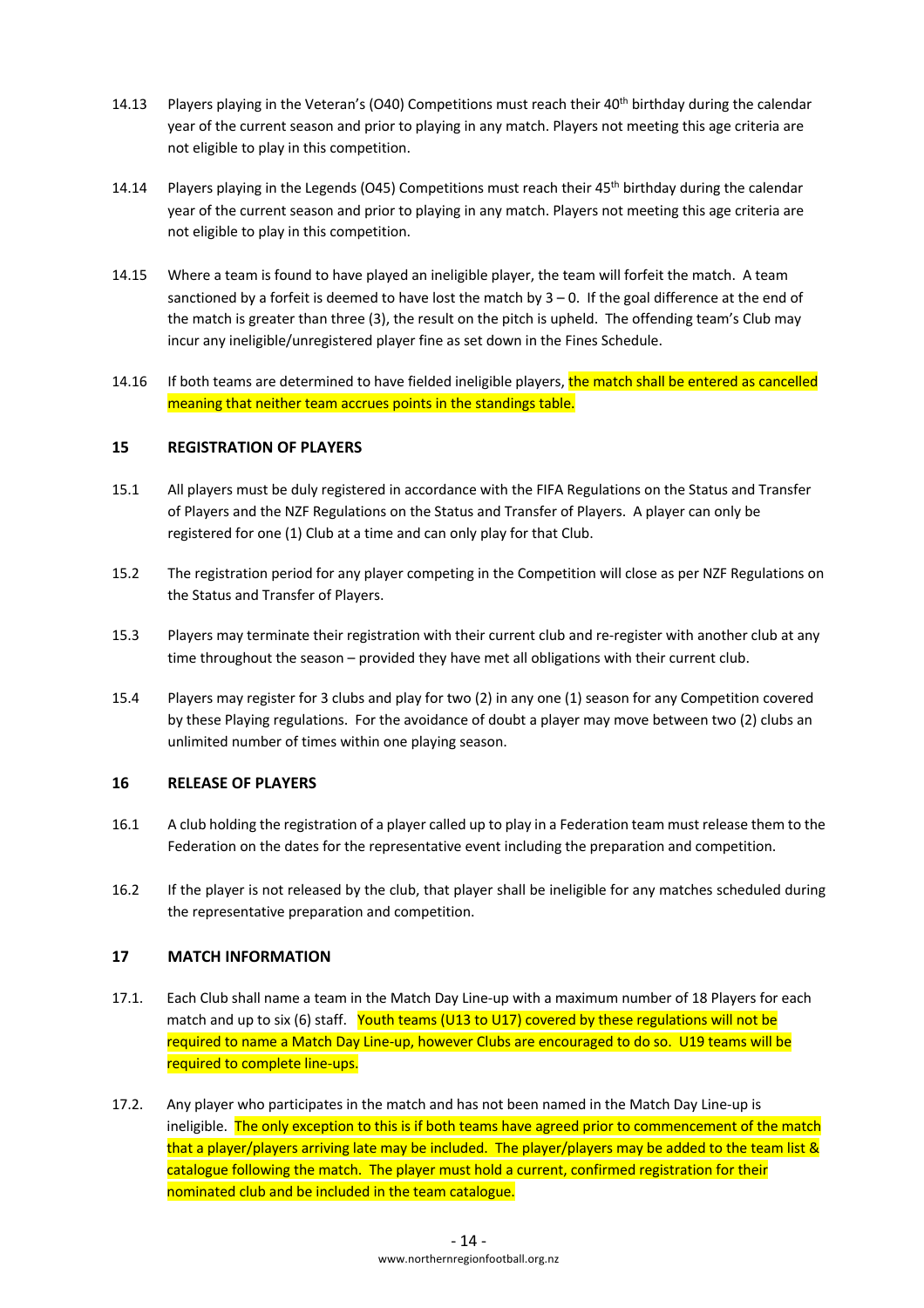- 17.3 Each Club is responsible for ensuring that the Match Day Line-up is completed properly before the scheduled kick off, and that only the selected Players start the match (subject to clause 16.2 above).
	- (a) The starting eleven may be adjusted in case of an injury during the warm-up, prior to kick off at the discretion of the referee and following agreement between both teams.
	- (b) Where Playing Shirts are numbered, the numbers on the shirts must correspond to the numbers in the Match Day Line -up. For any avoidance of doubt this does not apply where playing shirts are not numbered.

## **18 COMPETITION FORMAT**

- 18.1 The Competition shall normally be played on a double-round robin basis, with each team facing all others once at home and once away.
- 18.2 Three (3) points are awarded for a win, one (1) point for a draw, Nil (0) points for a loss.
- 18.3 No extra time shall be played during the Competition in the case of a drawn match between teams.
- 18.4 The results of Competition matches will be recorded in a competition table. The ranking of each Club shall be determined as follows:
	- (a) Greatest number of points obtained in all matches.
	- (b) Goal difference in the current Season.
	- (c) Greatest number of goals scored in all league matches.

In the case of a tie, the deciding factor for a completed season will be (in order):

- (a) The goal difference from the match played between the tied teams
- (b) The team with the superior disciplinary record.
- 18.5 If for any reason the competition cannot be completed within the required timeframe the Competitions Manager may close the Competition and declare the final placings at their sole discretion pursuant to the following factors:
	- (a) If less than 50% matches played by any team in the league there are no league positions and the league is void.
	- (a) If 50% or more matches played by all teams in the league then the league positions are based on average points (average points is determined by total points divided by the number of games played).
	- (b) If teams are equal after average points then positions are determined using the process as set out in 17.4.

#### **Promotion and relegation – Senior Competitions**

- 18.6 The two highest-placed teams in every 10 team Competition and the highest placed team in every 8 team Competition, at the completion of the season, will be promoted to the next highest-ranked Competition (if applicable), as determined by the Federation, in the following season.
- 18.7 The two lowest-placed teams in every 10 team Competition and the lowest-placed team in every 8 team Competition, at the completion of the season, will be relegated to the next lower-ranked Competition (if applicable) in the following season as determined by the Federation.

## **19 TROPHIES & MEDALS**

19.1. The Federation shall present a trophy *(Knockout Cups only)* and medals to each of the Clubs that places first (1st) within each Competition. This may include joint winners in Youth Competitions.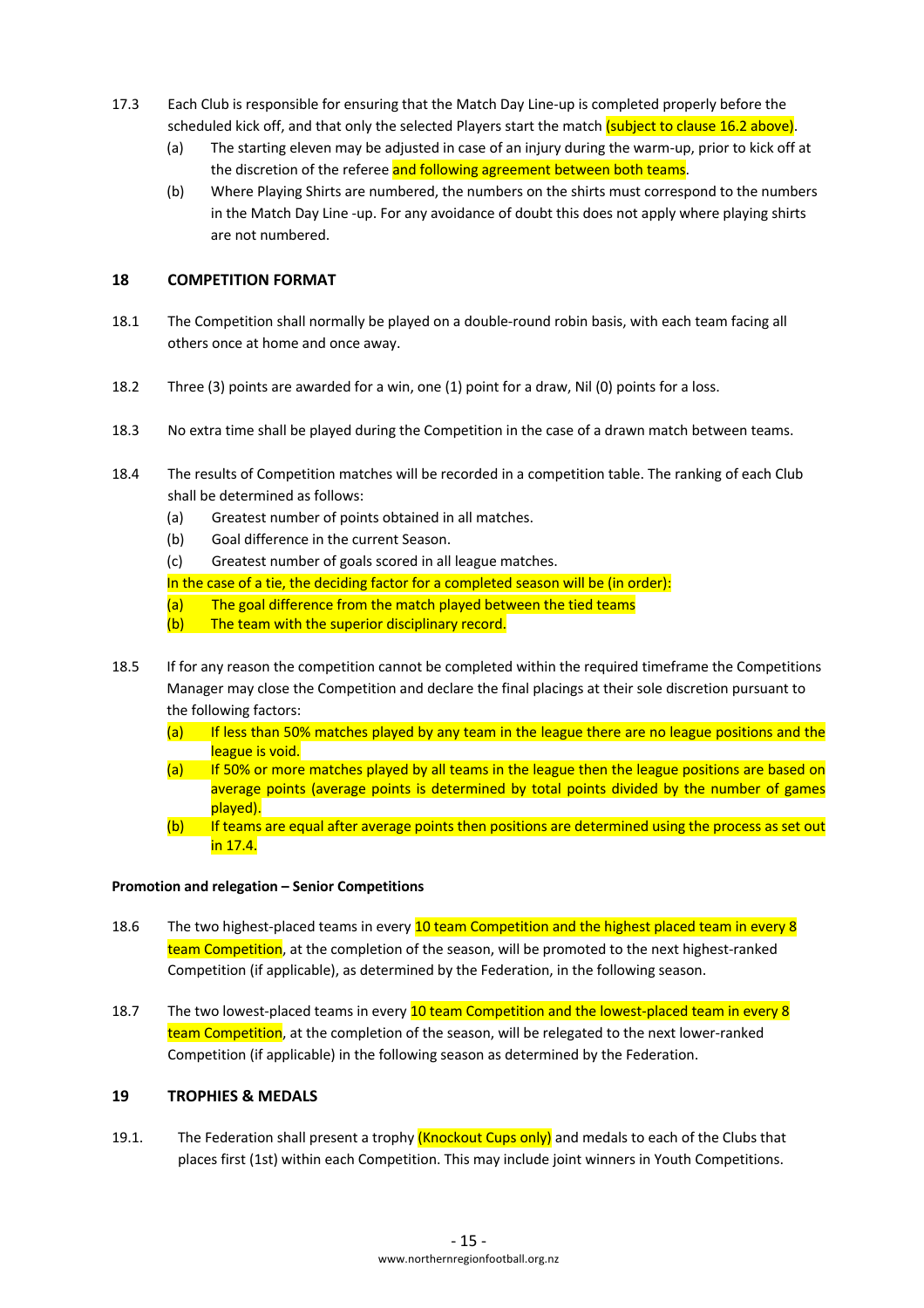- 19.2. It is the responsibility of the Federation to ensure that all trophies are engraved correctly. The cost of engraving shall be borne by the Federation.
- 19.3. It is the responsibility of the trophy winner to ensure the trophy is kept in safe custody and is returned to the Federation when requested, being no later than 30 June of each year. Failure to return the trophy shall result in the winner's Club being invoiced for the cost or replacing the lost trophy, including engraving.

## **20 NON-COMPLIANCE**

20.1 Unless otherwise specified, if a Club is in breach of this Regulation, the Federation shall notify the Club in writing of the breach, and the Club will be given a reasonable period of time to rectify the breach. It is the Club's responsibility to undertake remedial action within the timeframe set and to keep the Federation informed of progress, including any possible delays due to circumstances beyond its control.

## **21 INTELLECTUAL PROPERTY**

- 21.1 For the purposes of this clause, "Intellectual Property " shall mean the intellectual property of NZF or the Federation including but not limited to all copyright, trademarks, design rights and all rights whether created before or after the date of this regulation and whether registered or unregistered, the name and logo of the Federation, all broadcasting, media and production and reproduction rights of any games in the Federation in any form whatsoever, all operational information including all promotional and advertising material in relation to the Federation and all internet and website based information, including competitions.
- 21.2 A Club shall ensure that the ownership by NZF or the Federation of the Intellectual Property is protected at all times and that any breach of it or unauthorised or unlicensed use of it is reported to NZF or the Federation promptly.
- 21.3 Any unauthorised or unlicensed use of the Intellectual Property by a Club or any such unauthorised or unlicensed use permitted by a Club shall be deemed a breach of these Regulations and enforceable under the non-compliance provisions of these Regulations.

#### **22 CODE OF CONDUCT**

22.1 No person is entitled to bring the NZF, the Federation, the game, or any related issue into disrepute. Coaches and Players are not entitled to communicate negative comments which results in such disrepute. Any person who breaches this clause will be liable to a fine at the sole discretion of NZF or the Federation, as appropriate.

#### **No-Alcohol Policy**

22.2 Consumption of alcohol is not permitted at any team's match. If alcohol is present at a team's match or within the environs of the game, it is the duty of a Club official to ensure the consumption stops immediately. The Match Referee may stop the game until the offenders cease consumption of alcohol. If the offenders do not cease consuming alcohol the Referee may abandon the match. Any alcoholrelated incident must be reported by the Match Referee in writing to the Competitions Manager. The matter will be addressed with the offending team's Club for further investigation and action and may result in the offending team's Club being fined a minimum of \$500 by the Federation. Repeat offenders may face expulsion from their Competition.

#### **Sponsorship**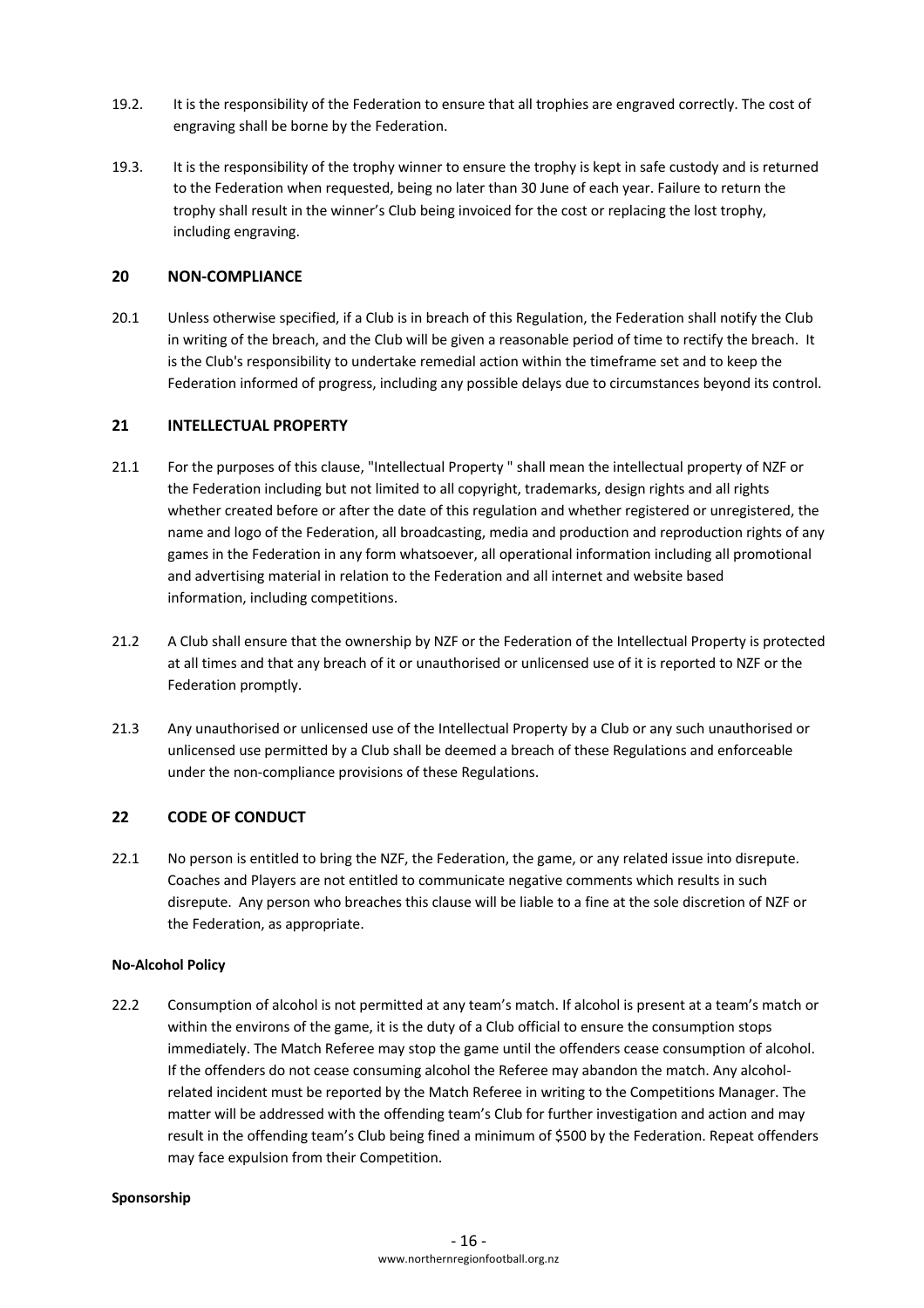- 22.3 Club match programmes, where produced, must include the Federation logo and/or the Competition Sponsor logo at no cost to the Federation or the Sponsor.
- 22.4 All Clubs are responsible for the safekeeping and storage of any supplied signage or other publicity material (unless it is specified by the Sponsor that storage shall be at one of their agencies.) The display of these items at each home fixture shall be the responsibility of the Club.
- 22.5 Non-compliance with sponsorship provisions of these Regulations may result in a fine of up to \$500.

## **23 MISCELLANEOUS**

24.1. Matters not provided for in these Regulations and cases of force majeure shall be decided by the Federation. All decisions shall be final.

## **24 REFERENCES**

- 24.1 **IFAB Laws of the Game.**
- 24.2 FIFA Disciplinary Code,
- 24.3 NZF Regulations on the Status and Transfer of Players,
- 24.4 NZF Disciplinary Code:

## **25 APPENDIX ONE - SCHEDULE OF FINES**

*NB: Teams participating in Youth Competitions shall be subject to 50% of the rates stated in this Schedule. Youth players are not normally subject to fines for misconduct. Youth Players playing in Senior Competitions shall be subject to fines for misconduct.*

#### **25.1 ADMINISTRATION**

Non-receipt, late or incomplete entry of match day results entry shall be subject to the following sanctions:

- (a) Fine of \$40.00 (No GST) per breach, per week
- (b) Results not entered by the appointed Referee will be exempt from any sanctions.

#### **25.2 DEFAULTS**

- (a) Defaults advised prior to 12 noon on the Friday preceding the weekend fixture or 12 noon on the day preceding a weekday fixture as defined in these Regulations shall NOT be fined.
- (b) Defaults advised after 12 noon on the Friday preceding the weekend fixture or 12 noon on the day preceding a weekday fixture as defined in these Regulations shall be fined \$100.00 (No GST).
- (c) Defaults not advised or advised on the scheduled day of the fixture shall be fined \$200.00 (No GST).

## **25.3. PLAYING INELIGIBLE PLAYERS**

- (a) As per the NZF Regulations on the Status and Transfer of Players there will be a loss of match points. A fine of \$100.00 (no GST) per player will also apply for each offence.
- (b) Where a team has fielded an ineligible player in subsequent fixtures a fine of \$200 (No GST) may be applied per instance.
- (c) Where a team has fielded five (5) or more ineligible players in one match they may be subject to a further fine of \$500.00 (No GST) per instance.

### **25.4. UNAUTHORISED PLAYING STRIP**

(a) Failure to provide an alternative strip \$100 each time (No GST).

## **25.5. MISCONDUCT**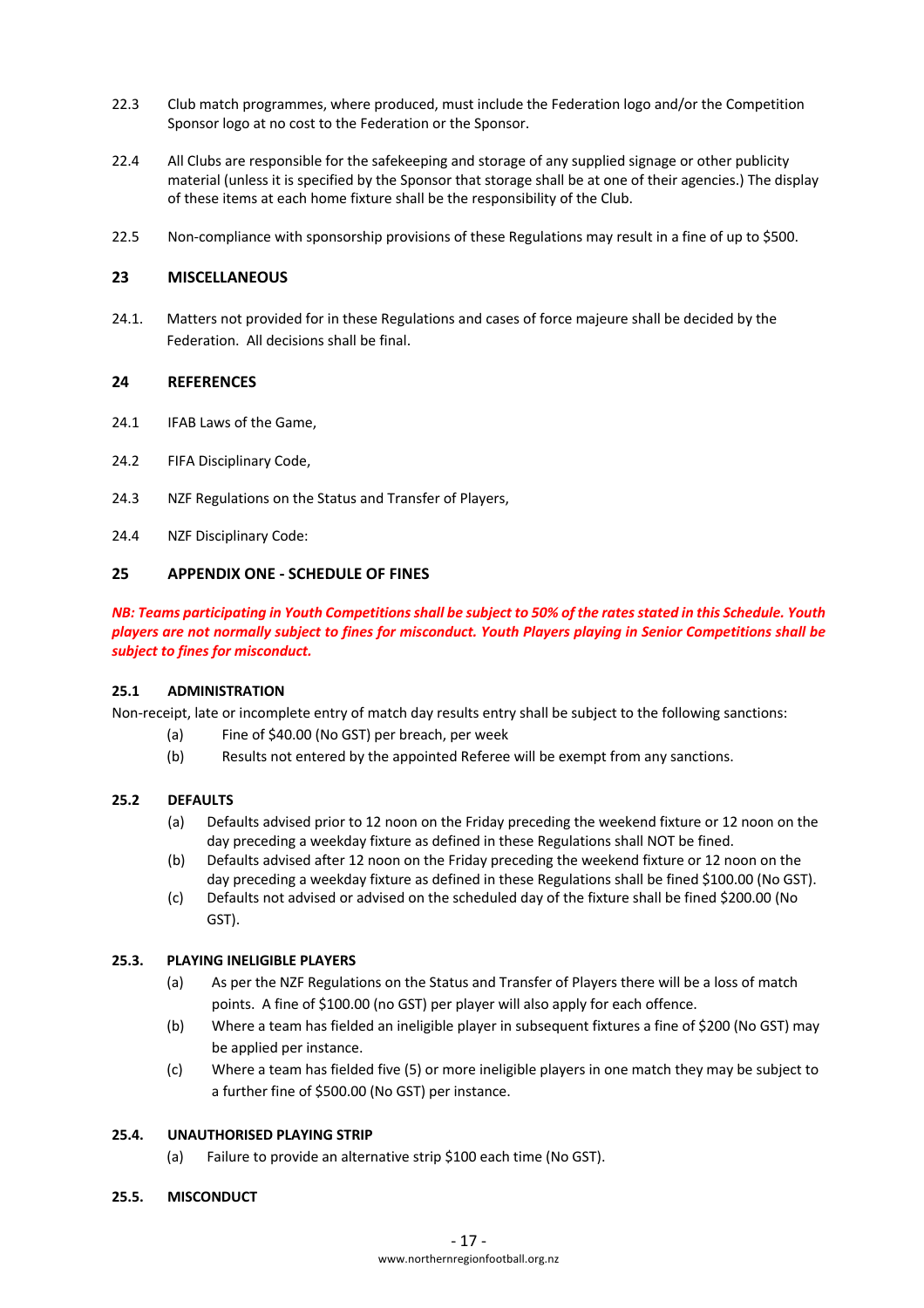- (a) Caution (Yellow Card) Where a Player is cautioned (yellow card) in terms of the Laws of the Game, the Player or the Player's Club shall be liable to a fine of \$25 in respect of each single caution received.
- (b) Dismissal (Red Card) Where a Player has been dismissed or has received a second caution the Player or the Player's Club shall be fined \$75.
- (c) A discretionary fine may be imposed of \$250 where the referee sanctions at least five members of the same team during a match (caution or expulsion).
- (d) Discrimination Anyone who is found to have offended the dignity of a person or group of persons through contemptuous, discriminatory/denigratory words or actions concerning race, colour, language, gender, sexual orientation, religion or origin a fine of at least \$200 shall be imposed; If the person responsible is an Official, the fine shall be at least \$500.

## **25.6. APPEALS**

Appeal Fees as per the New Zealand Football Disciplinary Code, Section 88.

- (a) For Appeals to the Regional Association Disciplinary Committee \$125.00 plus GST
- (b) For Appeals to the Disciplinary Committee (NZF fee) \$250.00 plus GST
- (c) For Appeals to the Appeals Committee (NZF fee) \$500.00 plus GST

## **26 APPENDIX TWO - KNOCKOUT CUPS**

Current Playing Regulations apply to all Senior Knockout Competitions with the following specific additions:

## **26.1 TEAM ENTRY**

(a) Clubs shall enter their team(s) directly into the relevant knockout competition no later than a date as advised by the Federation. There is no charge to clubs for entry into the NRF Knockout competitions.

## **26.2 PLAYER ELIGIBILTY**

- (a) Players must play for their regular league team during the NRF Senior Knockout Cup Competitions and must have played a minimum of two (2) league games for that team in the current season, unless that player, registered to the club in the previous season, is making their first appearance for that club in the current season.
- (b) No player may play for more than one team in any NRF Senior Knockout Cup Competition in any one season. No Player who has appeared for a higher ranked team within their club may play down more than one team in the NRF Stafford Choat Competition.

## **26.3 COMPETITION ELIGIBILITY**

(a) All NRF Northland Senior teams will be entered into the NRF Stafford Choat Knockout Competition **UNLESS** their club has specifically requested they be excluded.

## **26.4 DURATION OF MATCHES**

- (a) All matches in Senior Knockout Competitions will be 2 x 45-minute halves plus halftime of a maximum of 15 minutes.
- (b) No extra time shall be played in all matches up to and including Semi-Finals. If the scores are tied at the end of normal time, the result shall be determined by the taking of penalties in accordance with IFAB Laws of the Game.

Extra time of 15 minutes each way will be played in the Final of the following Senior Knockout Competitions.

- NRF Men's Knockout Cup
- NRF Women's Knockout Cup
- NRF Northland Women's Knockout Cup
- NRF Stafford Choat Knockout Cup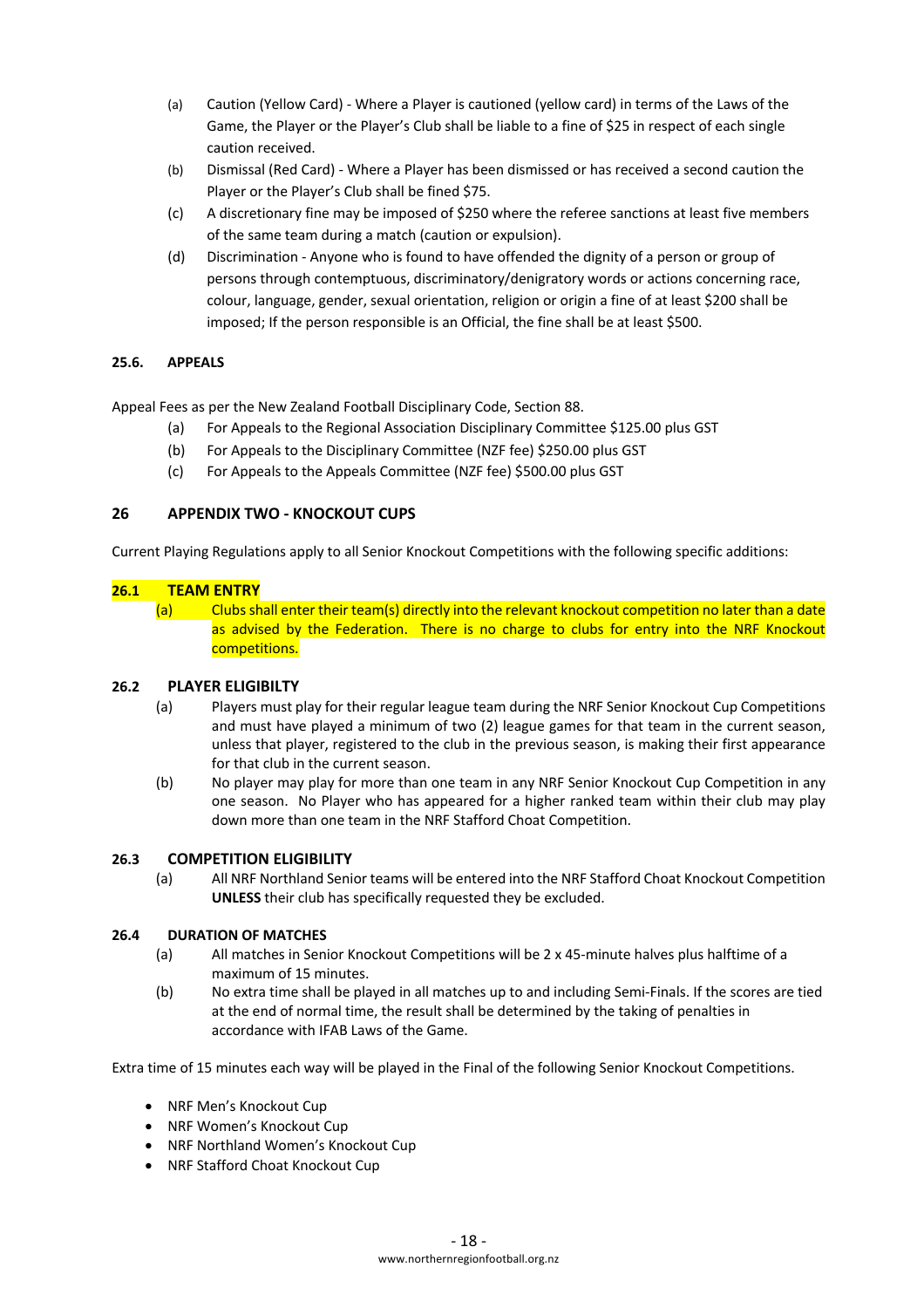Extra time WILL NOT be played in the Final of the following Senior Knockout Competitions:

- NRF Masters Knockout Cup
- NRF Veterans Knockout Cup
- NRF Legends Knockout Cup
- NRF Stafford Choat Knockout Plate & Bowl
- Any NRF Knockout Plate

NRF may add additional knockout competitions at their sole discretion to ensure these competitions finish within the prescribed time frame.

#### **Tom McNab Trophy**

The Tom McNab Trophy shall be played between the highest ranked teams within the NRF Men's Knockout Cup Competition who are registered in the traditional Counties Manukau & Northern regions;

- (a) **Counties Manukau** Beachlands Maraetai, Clendon United, Drury United, High School Old Boys, Mangere United, Manukau City, Manurewa, Otahuhu United, Papakura City, Papatoetoe AFC, Papatoetoe United, Pukekohe, South Auckland Rangers, Tuakau, Waiuku.
- (b) **Northern** Bay Olympic, Bucklands Beach, Central United, Eastern Suburbs, Ellerslie, Fencibles United, Lynn-Avon United, Mt Albert Ponsonby, Onehunga Mangere United, Onehunga Sports, Three Kings United, Uni-Mount Bohemian, Western Springs.

No extra time or penalties will apply to the Tom McNab Trophy – if the score is tied after 90 minutes has been played then the trophy shall be declared as shared.

#### **NRF Community Challenge Trophy**

The NRF Community Challenge Trophy shall be played between the winners of the NRF Men's Knockout Cup & the winner of the NRF Stafford Choat Knockout Cup. Extra time & Penalties will apply for this Competition. The timing of this Competition will be determined prior to the commencement of the 2022 season.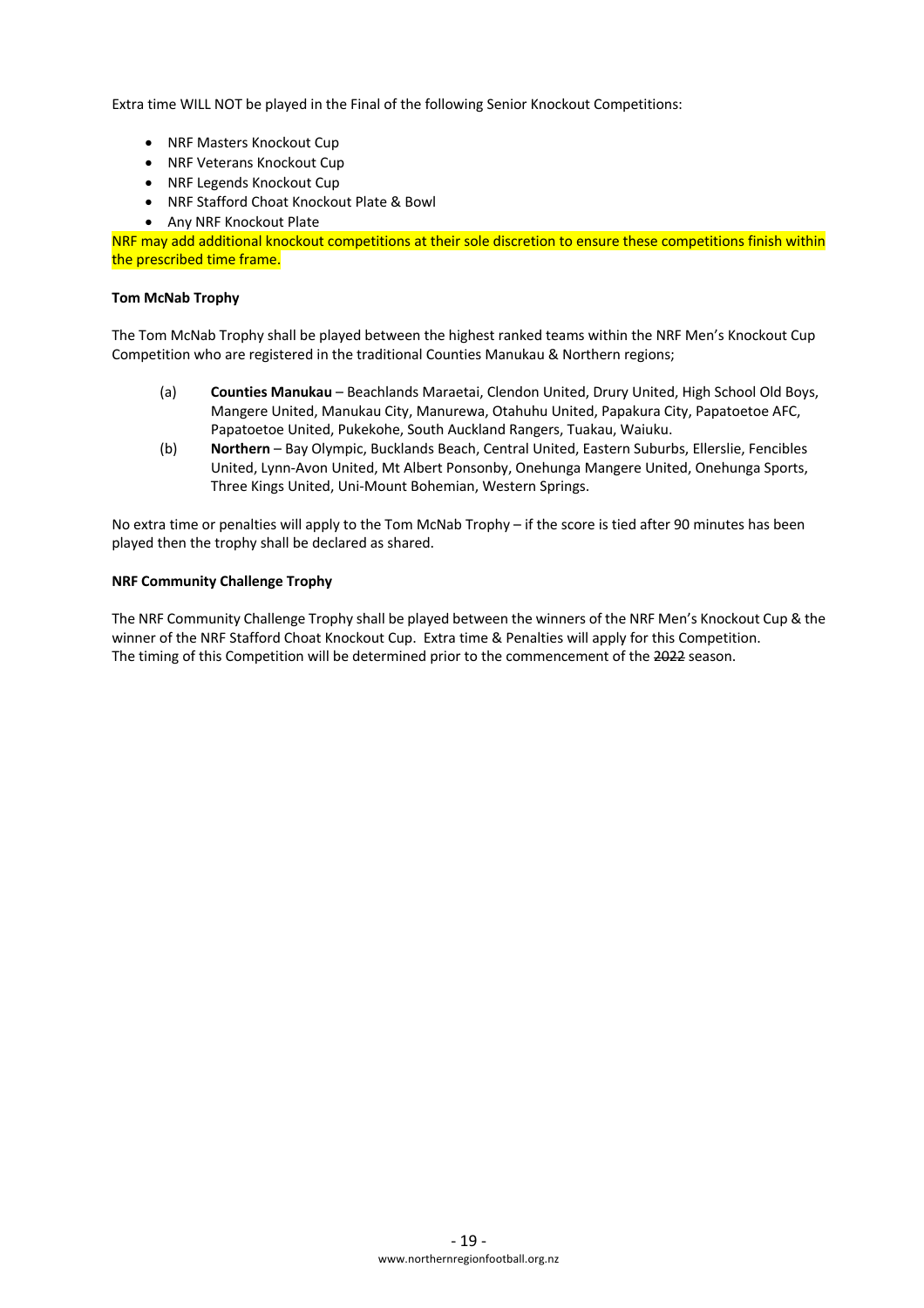|                                                       | Format                                    | <b>Subs</b><br><b>Rolling</b> | Match<br>Length                              | Minimum<br><b>Field Size</b> | <b>Match Day</b><br>Line-ups? | <b>Maximum</b><br><b>Field Size</b> | <b>Ball</b>             | <b>Offside</b> | GK's       | Minimum<br><b>Goal Size</b> | <b>Maximum</b><br><b>Goal Size</b> |
|-------------------------------------------------------|-------------------------------------------|-------------------------------|----------------------------------------------|------------------------------|-------------------------------|-------------------------------------|-------------------------|----------------|------------|-----------------------------|------------------------------------|
| <b>Northland U13</b><br>Grade                         | 9 <sub>v</sub><br>(Minimum 6<br>to start) | 4 from 4                      | $2 \times 30 = 60$<br>5 min max halftime     | 60m x 45m                    | YES                           | 70m x 50m                           | 4                       | <b>YES</b>     | <b>YES</b> | $4m \times 2m$              | $5m \times 2m$                     |
| <b>U13 Grade Mixed</b>                                | 11 v 11                                   | 5 from 5                      | $2 \times 30 = 60$<br>5 min max halftime     | 80m x 45m                    | <b>YES</b>                    | 90m x 55m                           | 4                       | <b>YES</b>     | <b>YES</b> | 6.4m x 2.1m                 | 7.3m x 2.4m                        |
| U13 Grade Girls-<br><b>Retreating Line</b><br>applies | 9 <sub>v</sub><br>(Minimum 6<br>to start) | 4 from 4                      | $2 \times 30 = 60$<br>5 min max halftime     | 60m x 45m                    | <b>YES</b>                    | 70m x 50m                           | 4                       | <b>YES</b>     | <b>YES</b> | $4m \times 2m$              | $5m \times 2m$                     |
| U14 Grade                                             | 11 v 11                                   | 5 from 5                      | $2 \times 35 = 70$<br>5 min max halftime     | 80m x 45m                    | <b>YES</b>                    | 90m x 55m                           | 5                       | <b>YES</b>     | <b>YES</b> | 6.4m x 2.1m                 | 7.3m x 2.4m                        |
| U15 Grade                                             | 11 v 11                                   | 5 from 5                      | $2 \times 40 = 80$<br>10 min max<br>halftime | 90m x 55m                    | <b>YES</b>                    | 100m x 60m*                         | 5                       | <b>YES</b>     | <b>YES</b> | 7.3m x 2.4m                 | 7.3m x 2.4m                        |
| U16 Grade (Girls<br>Only)                             | 11 v 11                                   | 5 from 5                      | $2 \times 40 = 80$<br>10 min max<br>halftime | 90m x 55m                    | <b>YES</b>                    | 100m x 65m*                         | 5                       | <b>YES</b>     | <b>YES</b> | 7.3m x 2.4m                 | 7.3m x 2.4m                        |
| U17 Grade                                             | 11 v 11                                   | 5 from 5                      | $2 \times 45 = 90$<br>10 min max<br>halftime | 90m x 55m                    | <b>YES</b>                    | 100m x 65m*                         | 5                       | <b>YES</b>     | <b>YES</b> | 7.3m x 2.4m                 | 7.3m x 2.4m                        |
| U19 Grade                                             | 11 v 11                                   | 5 from 5                      | $2 \times 45 = 90$<br>10 min max<br>halftime | 90m x 55m                    | <b>YES</b>                    | $100m \times 65m*$                  | 5                       | <b>YES</b>     | <b>YES</b> | 7.3m x 2.4m                 | 7.3m x 2.4m                        |
| <b>All Senior</b><br>Community<br><b>Competitions</b> | $11$ v $11$                               | 5 from 5                      | $2 \times 45 = 90$<br>10 min max<br>halftime | 90m x 55m                    | <b>YES</b>                    | $100m \times 65m*$                  | 5                       | <b>YES</b>     | <b>YES</b> | 7.3m x 2.4m                 | $7.3m \times 2.4m$                 |
| <b>NRF Legends</b><br><b>Competitions</b>             | 11 v 11                                   | 7 from 7                      | $2 \times 45 = 90$<br>10 min max<br>halftime | $90m \times 55m$             | <b>YES</b>                    | $100m \times 65m*$                  | $\overline{\mathbf{5}}$ | <b>YES</b>     | <b>YES</b> | $7.3m \times 2.4m$          | $7.3m \times 2.4m$                 |

**27 APPENDIX THREE – COMPETITION VARIATIONS – U13 to U19 Grade, Senior Championship Div 1 & all Senior Community Competitions**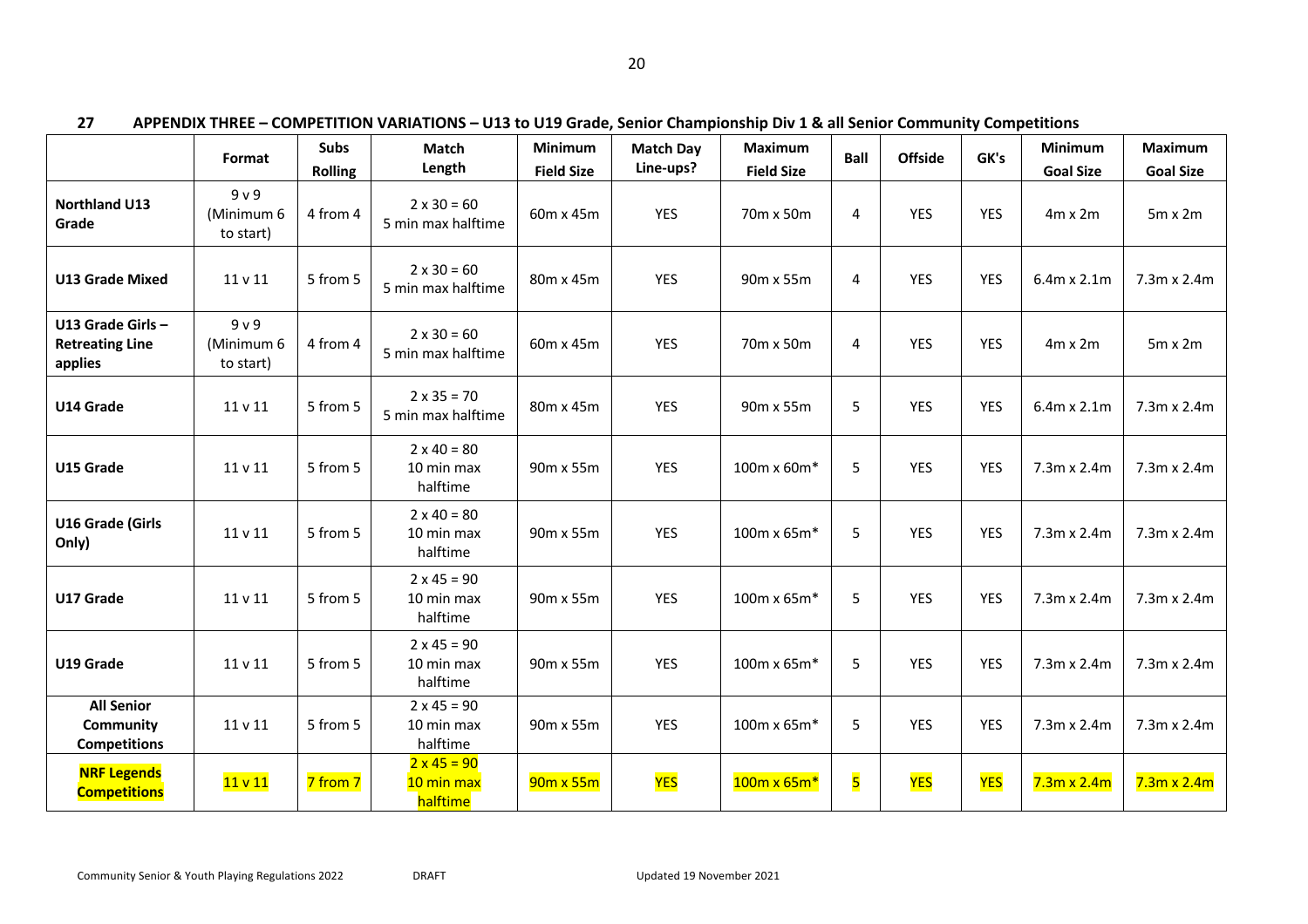## **28 YOUTH DISPENSATIONS**

A club may apply for age dispensations for individual players who wish to play outside their age grade a maximum of one (1) grade up or down.

The maximum number of dispensations per team is limited to three (3), unless further dispensations are granted due to special circumstances as approved by the Federation on an individual club basis.

Generally, dispensations will only be approved for players to play above the correct grade in exceptional circumstances or for practical reasons, for example:

- (a) When there is a genuine need through insufficient numbers to form a team, or
- (b) Higher level players with birthdays close to the cut-off date (e.g. January),

Generally, dispensations will only be approved for players to play below the correct grade in exceptional circumstances or for practical reasons, for example:

- (a) When there is a genuine need through insufficient numbers to form a team, or
- (b) Lower level players with birthdays close to the cut-off date (e.g. December), or
- (c) Players small of stature, or
- (d) Players with disabilities.

Dispensations will not be required for females wishing to play down one age group in mixed competitions.

## **29 NZF YOUTH FRAMEWORK - MATCHDAYS**

## **PLAYING PLAYERS IN MULTIPLE POSITIONS**

The game training model is designed to help players apply their skills in a functional way within the team environment, including increasing the positional understanding of players. It is beneficial for players to play in several different positions between the ages of 13-15 years.

Coaches, however, need to be mindful of how to manage positional rotation in both training and in games. Some simple rules to follow:

Growth and maturation can influence the position a player may end up playing later in their career so avoid creating positional specificity too early.

Try to keep the players in at least a certain area or role for each training or game or a series of trainings or games. For example, on the right side, in the centre, on the left, as an attacker or as a defender (goalkeepers can share a half.) This way the feedback you give is relevant to what they have done and what they will be doing. What value is feedback about attacking play when they will spend the rest of the game in the back line? Use the game to focus on a topic and learn more about it.

When a player has made up their mind that they want to play in a particular position, respect their decision, unless you must share the position. If they want to play exclusively in the back, let them. They can become an expert, enjoy their time there and change later when they are ready.

#### **EQUAL PLAYING TIME**

In the Youth Framework, it has been made clear that there are several different factors that determine how a player develops. It is also made clear that winning should be a by-product of development, not the driving force.

It is important to give every player, regardless of their level of maturation, the same opportunity to develop as their teammates. If a player is not consistently experiencing the football problems that happen during a game e.g., they are sitting on the bench, it is unlikely that they will progress at the same rate as their teammates.